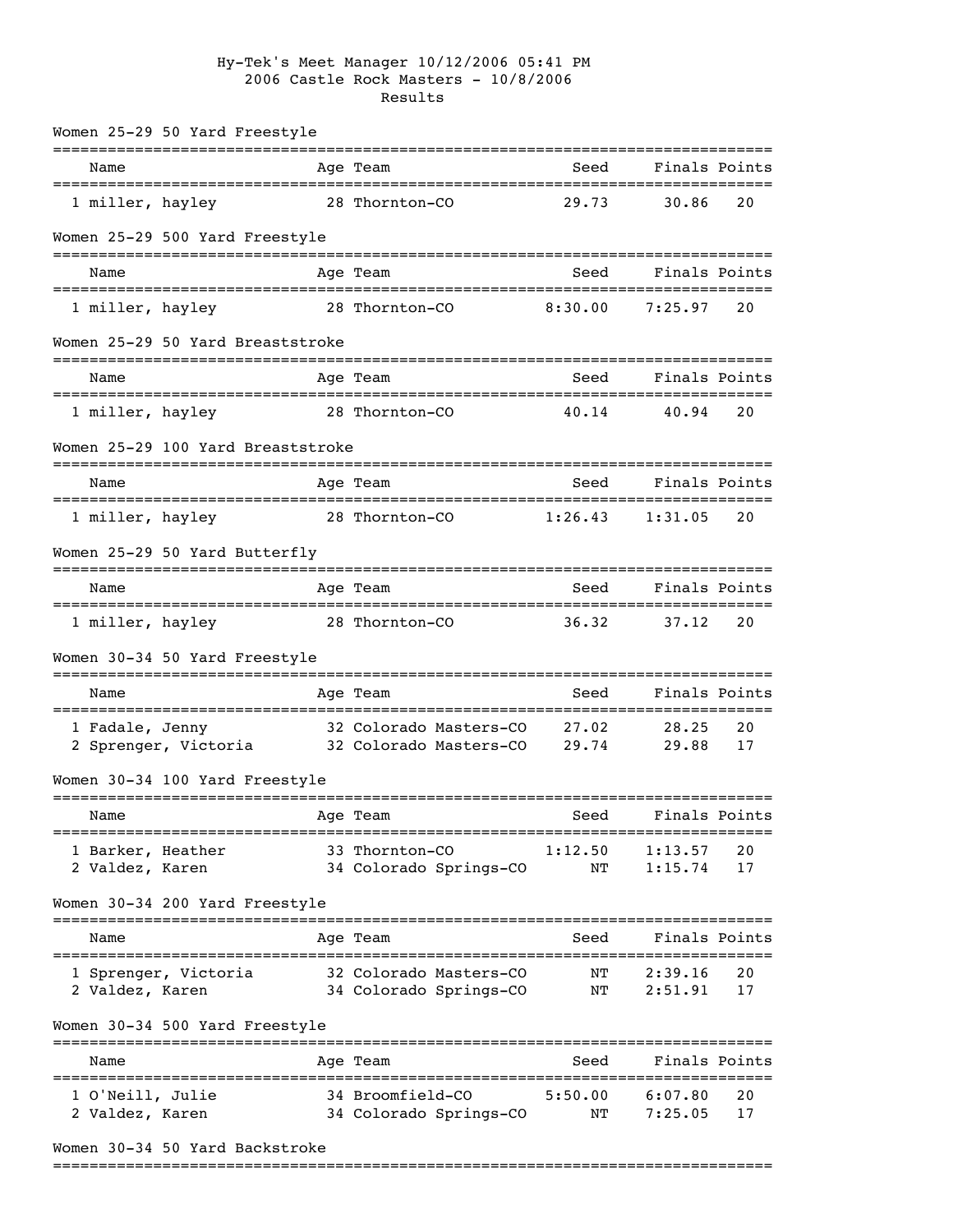| Name                                             |          | Age Team                                           | Seed           | Finals Points                      |          |
|--------------------------------------------------|----------|----------------------------------------------------|----------------|------------------------------------|----------|
| 1 Sprenger, Victoria                             |          | 32 Colorado Masters-CO                             | 35.62          | 35.81                              | 20       |
| Women 30-34 100 Yard Backstroke                  |          |                                                    |                |                                    |          |
| Name                                             |          | Age Team                                           | Seed           | Finals Points                      |          |
| 1 Barker, Heather                                |          | 33 Thornton-CO                                     | 1:25.79        | 1:27.03                            | 20       |
| Women 30-34 200 Yard Backstroke                  |          |                                                    |                |                                    |          |
| Name                                             |          | Age Team                                           | Seed           | Finals Points                      |          |
| 1 Sprenger, Victoria                             |          | 32 Colorado Masters-CO 2:57.93                     |                | 2:49.19                            | 20       |
| Women 30-34 50 Yard Breaststroke                 |          | ---------                                          |                |                                    |          |
| Name                                             |          | Age Team                                           | Seed           | Finals Points                      |          |
| ===========================<br>1 Barker, Heather |          | 33 Thornton-CO                                     | 41.22          | 41.25                              | 20       |
| Women 30-34 100 Yard Breaststroke                |          |                                                    |                |                                    |          |
| Name                                             |          | Age Team                                           | Seed           | Finals Points                      |          |
| 1 O'Neill, Julie                                 |          | 34 Broomfield-CO                                   | 1:20.00        | 1:19.60                            | 20       |
| 2 Fadale, Jenny                                  |          | 32 Colorado Masters-CO 1:25.00                     |                | 1:28.81                            | 17       |
| Women 30-34 200 Yard Breaststroke                |          |                                                    |                |                                    |          |
| Name                                             |          | Age Team                                           | Seed           | Finals Points                      |          |
| -- O'Neill, Julie                                |          | 34 Broomfield-CO                                   | 2:45.00        | DO                                 |          |
| Women 30-34 50 Yard Butterfly                    |          |                                                    |                |                                    |          |
| Name                                             | ======== | Age Team                                           | Seed           | Finals Points                      |          |
| 1 O'Neill, Julie                                 |          | 34 Broomfield-CO<br>32 Colorado Masters-CO         | 30.00<br>33.00 | 30.07<br>32.24                     | 20<br>17 |
| 2 Fadale, Jenny                                  |          |                                                    |                |                                    |          |
| Women 30-34 200 Yard Butterfly                   |          | :============                                      |                |                                    |          |
| Name                                             |          | Age Team                                           | Seed           | Finals Points                      |          |
| 1 Fadale, Jenny                                  |          | 32 Colorado Masters-CO                             | NΤ             | 3:19.90                            | 20       |
| Women 30-34 100 Yard IM                          |          |                                                    |                |                                    |          |
| Name                                             |          | Age Team                                           | Seed           | Finals Points                      |          |
| 1 Sprenger, Victoria                             |          | 32 Colorado Masters-CO 1:16.13                     |                | 1:15.52                            | 20       |
| 2 Barker, Heather                                |          | 33 Thornton-CO                                     | 1:24.71        | 1:24.87                            | 17       |
| Women 30-34 200 Yard IM                          |          |                                                    |                |                                    |          |
| Name                                             |          | Age Team                                           | Seed           | Finals Points<br>================= |          |
| 1 O'Neill, Julie<br>2 Fadale, Jenny              |          | 34 Broomfield-CO<br>32 Colorado Masters-CO 2:50.00 | 2:30.00        | 2:34.85<br>2:52.39                 | 20<br>17 |
| Women 35-39 50 Yard Freestyle                    |          |                                                    |                |                                    |          |
|                                                  |          | ==========                                         |                | ;=======================           |          |
| Name                                             |          | Age Team                                           | Seed           | Finals Points                      |          |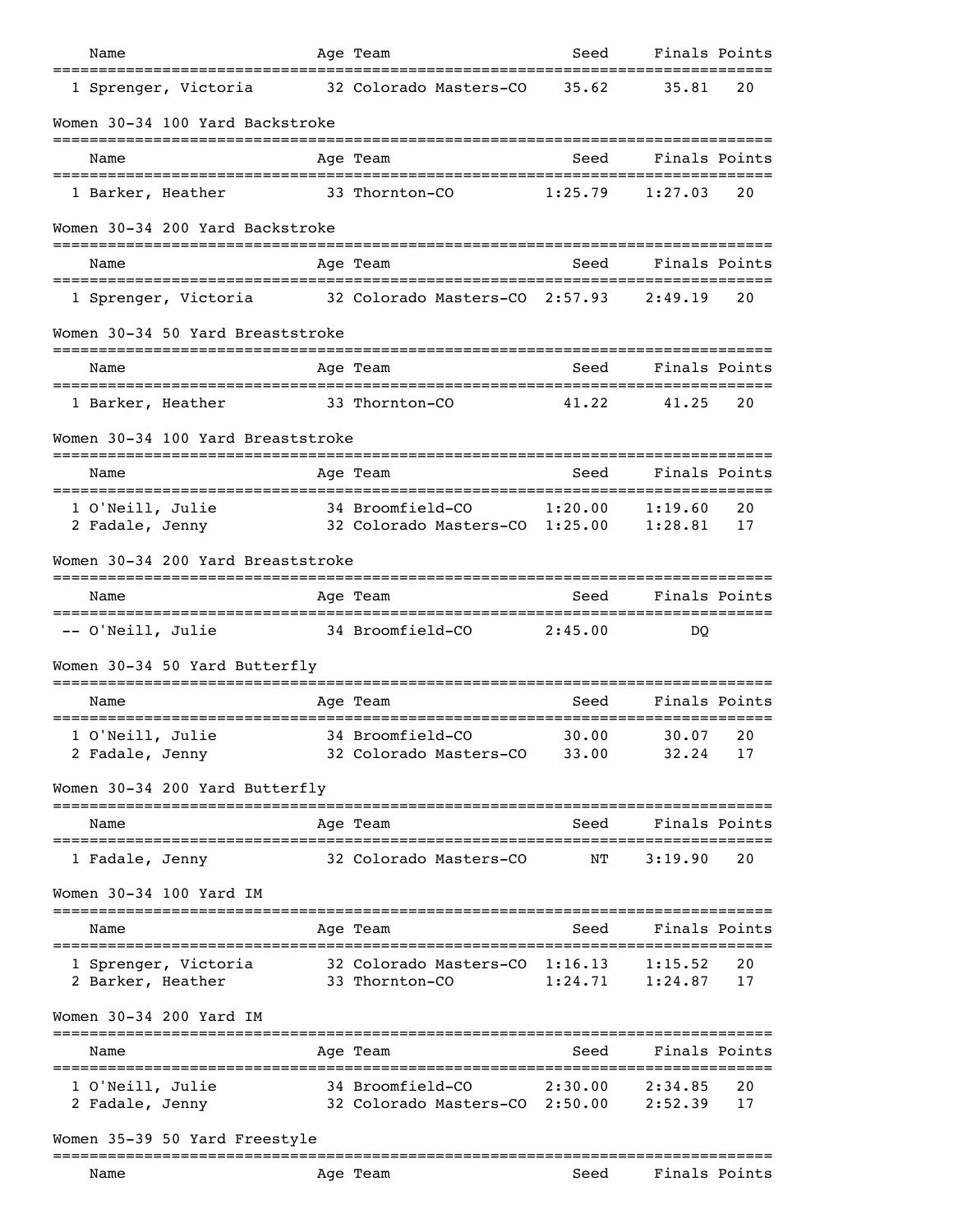| 39 Inverness-CO                                                                                                                                                                                                                                                                                      | 28.00<br>33.94                                                                                                                                                                                                                                                                                                              | 27.52                                                                                                                                                                                | 20                                                                                                                                                                                                                                        |
|------------------------------------------------------------------------------------------------------------------------------------------------------------------------------------------------------------------------------------------------------------------------------------------------------|-----------------------------------------------------------------------------------------------------------------------------------------------------------------------------------------------------------------------------------------------------------------------------------------------------------------------------|--------------------------------------------------------------------------------------------------------------------------------------------------------------------------------------|-------------------------------------------------------------------------------------------------------------------------------------------------------------------------------------------------------------------------------------------|
|                                                                                                                                                                                                                                                                                                      |                                                                                                                                                                                                                                                                                                                             |                                                                                                                                                                                      |                                                                                                                                                                                                                                           |
| 37 Thornton-CO                                                                                                                                                                                                                                                                                       |                                                                                                                                                                                                                                                                                                                             | 34.27                                                                                                                                                                                | 17                                                                                                                                                                                                                                        |
|                                                                                                                                                                                                                                                                                                      |                                                                                                                                                                                                                                                                                                                             |                                                                                                                                                                                      | 16                                                                                                                                                                                                                                        |
|                                                                                                                                                                                                                                                                                                      |                                                                                                                                                                                                                                                                                                                             |                                                                                                                                                                                      |                                                                                                                                                                                                                                           |
|                                                                                                                                                                                                                                                                                                      | Seed                                                                                                                                                                                                                                                                                                                        |                                                                                                                                                                                      |                                                                                                                                                                                                                                           |
|                                                                                                                                                                                                                                                                                                      | 1:16.98                                                                                                                                                                                                                                                                                                                     |                                                                                                                                                                                      | 20                                                                                                                                                                                                                                        |
|                                                                                                                                                                                                                                                                                                      |                                                                                                                                                                                                                                                                                                                             |                                                                                                                                                                                      |                                                                                                                                                                                                                                           |
|                                                                                                                                                                                                                                                                                                      | Seed                                                                                                                                                                                                                                                                                                                        |                                                                                                                                                                                      |                                                                                                                                                                                                                                           |
|                                                                                                                                                                                                                                                                                                      |                                                                                                                                                                                                                                                                                                                             |                                                                                                                                                                                      | 20                                                                                                                                                                                                                                        |
|                                                                                                                                                                                                                                                                                                      |                                                                                                                                                                                                                                                                                                                             |                                                                                                                                                                                      |                                                                                                                                                                                                                                           |
|                                                                                                                                                                                                                                                                                                      | Seed                                                                                                                                                                                                                                                                                                                        |                                                                                                                                                                                      |                                                                                                                                                                                                                                           |
|                                                                                                                                                                                                                                                                                                      |                                                                                                                                                                                                                                                                                                                             |                                                                                                                                                                                      | 20                                                                                                                                                                                                                                        |
|                                                                                                                                                                                                                                                                                                      |                                                                                                                                                                                                                                                                                                                             |                                                                                                                                                                                      | 17                                                                                                                                                                                                                                        |
|                                                                                                                                                                                                                                                                                                      |                                                                                                                                                                                                                                                                                                                             |                                                                                                                                                                                      |                                                                                                                                                                                                                                           |
|                                                                                                                                                                                                                                                                                                      | Seed                                                                                                                                                                                                                                                                                                                        |                                                                                                                                                                                      |                                                                                                                                                                                                                                           |
|                                                                                                                                                                                                                                                                                                      |                                                                                                                                                                                                                                                                                                                             |                                                                                                                                                                                      | 20                                                                                                                                                                                                                                        |
|                                                                                                                                                                                                                                                                                                      |                                                                                                                                                                                                                                                                                                                             |                                                                                                                                                                                      |                                                                                                                                                                                                                                           |
|                                                                                                                                                                                                                                                                                                      | Seed                                                                                                                                                                                                                                                                                                                        |                                                                                                                                                                                      |                                                                                                                                                                                                                                           |
|                                                                                                                                                                                                                                                                                                      |                                                                                                                                                                                                                                                                                                                             |                                                                                                                                                                                      | 20                                                                                                                                                                                                                                        |
|                                                                                                                                                                                                                                                                                                      |                                                                                                                                                                                                                                                                                                                             |                                                                                                                                                                                      |                                                                                                                                                                                                                                           |
|                                                                                                                                                                                                                                                                                                      | Seed                                                                                                                                                                                                                                                                                                                        |                                                                                                                                                                                      |                                                                                                                                                                                                                                           |
|                                                                                                                                                                                                                                                                                                      | 49.00                                                                                                                                                                                                                                                                                                                       | 49.37                                                                                                                                                                                | 20                                                                                                                                                                                                                                        |
|                                                                                                                                                                                                                                                                                                      |                                                                                                                                                                                                                                                                                                                             |                                                                                                                                                                                      |                                                                                                                                                                                                                                           |
|                                                                                                                                                                                                                                                                                                      | Seed                                                                                                                                                                                                                                                                                                                        |                                                                                                                                                                                      |                                                                                                                                                                                                                                           |
|                                                                                                                                                                                                                                                                                                      | 30.00                                                                                                                                                                                                                                                                                                                       | 30.57                                                                                                                                                                                | 20                                                                                                                                                                                                                                        |
|                                                                                                                                                                                                                                                                                                      | 38.00                                                                                                                                                                                                                                                                                                                       | 37.85                                                                                                                                                                                | 17                                                                                                                                                                                                                                        |
|                                                                                                                                                                                                                                                                                                      |                                                                                                                                                                                                                                                                                                                             |                                                                                                                                                                                      | 16                                                                                                                                                                                                                                        |
|                                                                                                                                                                                                                                                                                                      |                                                                                                                                                                                                                                                                                                                             |                                                                                                                                                                                      |                                                                                                                                                                                                                                           |
|                                                                                                                                                                                                                                                                                                      | Seed                                                                                                                                                                                                                                                                                                                        |                                                                                                                                                                                      |                                                                                                                                                                                                                                           |
|                                                                                                                                                                                                                                                                                                      | ΝT                                                                                                                                                                                                                                                                                                                          | 1:31.06                                                                                                                                                                              | 20                                                                                                                                                                                                                                        |
|                                                                                                                                                                                                                                                                                                      | 1:32.00                                                                                                                                                                                                                                                                                                                     | 1:33.85                                                                                                                                                                              | 17                                                                                                                                                                                                                                        |
|                                                                                                                                                                                                                                                                                                      |                                                                                                                                                                                                                                                                                                                             |                                                                                                                                                                                      |                                                                                                                                                                                                                                           |
|                                                                                                                                                                                                                                                                                                      | Seed                                                                                                                                                                                                                                                                                                                        |                                                                                                                                                                                      |                                                                                                                                                                                                                                           |
|                                                                                                                                                                                                                                                                                                      | ΝT                                                                                                                                                                                                                                                                                                                          | 3:26.65                                                                                                                                                                              | 20                                                                                                                                                                                                                                        |
|                                                                                                                                                                                                                                                                                                      |                                                                                                                                                                                                                                                                                                                             |                                                                                                                                                                                      |                                                                                                                                                                                                                                           |
| Women 35-39 100 Yard Freestyle<br>Women 35-39 200 Yard Freestyle<br>Women 35-39 500 Yard Freestyle<br>2 Natarajam, Sandy<br>Women 35-39 100 Yard Backstroke<br>Women 35-39 200 Yard Backstroke<br>Women 35-39 50 Yard Breaststroke<br>Women 35-39 50 Yard Butterfly<br>Women 40-44 50 Yard Freestyle | 36 Greeley-CO<br>Age Team<br>37 Thornton-CO<br>Age Team<br>===============<br>Age Team<br>39 Inverness-CO<br>Age Team<br>Age Team<br>Age Team<br>36 Greeley-CO<br>Age Team<br>39 Inverness-CO<br>37 Thornton-CO<br>36 Greeley-CO<br>Age Team<br>37 Thornton-CO<br>36 Greeley-CO<br>-----------<br>Age Team<br>36 Greeley-CO | 37.00<br>35 Colorado Springs-CO 3:10.00<br>7:15.00<br>35 Colorado Springs-CO 8:45.00<br>35 Colorado Springs-CO 2:00.00<br>1 Natarajam, Sandy 35 Colorado Springs-CO 3:45.00<br>40.21 | 37.65<br>Finals Points<br>1:16.21<br>Finals Points<br>2:59.80<br>Finals Points<br>6:32.54<br>7:58.59<br>Finals Points<br>1:31.30<br>Finals Points<br>3:14.15<br>Finals Points<br>Finals Points<br>40.27<br>Finals Points<br>Finals Points |

===============================================================================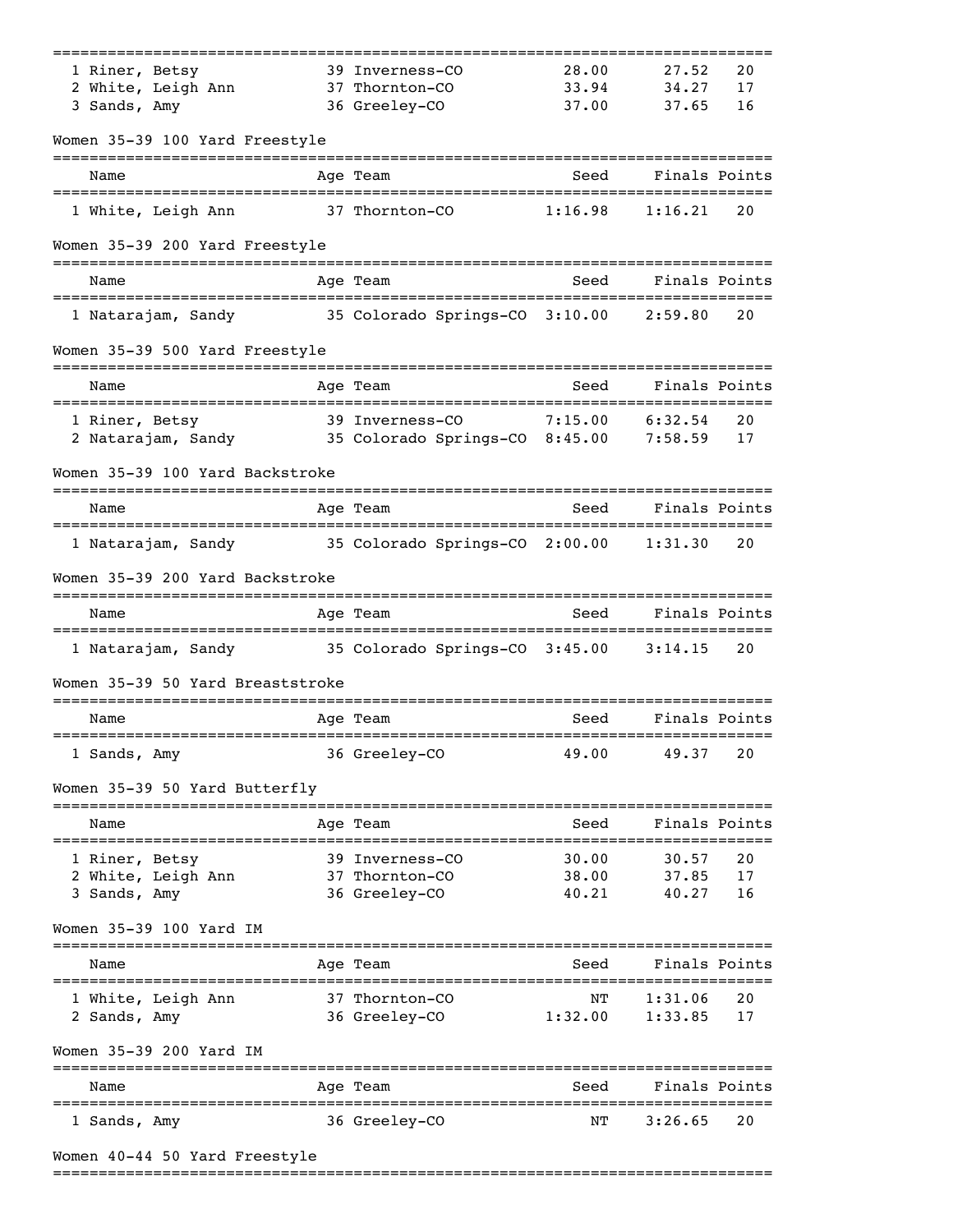| Name                                               |                | Age Team                                   | Seed                                           | Finals Points |    |
|----------------------------------------------------|----------------|--------------------------------------------|------------------------------------------------|---------------|----|
| 1 Crino, Heide                                     |                | 40 Inverness-CO                            | 31.00                                          | 30.96         | 20 |
| 2 peters, leigh                                    |                | 43 Unattached                              | 32.00                                          | 34.77         | 17 |
| Women 40-44 100 Yard Backstroke                    |                |                                            |                                                |               |    |
| Name                                               |                | Age Team                                   | Seed                                           | Finals Points |    |
| 1 Smith, Laura                                     |                | 40 Boulder-CO                              | 1:10.30                                        | 1:08.62       | 20 |
| Women 40-44 200 Yard Backstroke                    |                |                                            |                                                |               |    |
| Name                                               |                | Age Team                                   | Seed                                           | Finals Points |    |
| 1 Smith, Laura                                     |                | 40 Boulder-CO                              | 2:28.40                                        | 2:24.79       | 20 |
| Women 40-44 50 Yard Breaststroke                   |                |                                            |                                                |               |    |
| Name                                               |                | Age Team                                   | Seed                                           | Finals Points |    |
| 1 Crino, Heide                                     |                | 40 Inverness-CO                            | -====================================<br>39.60 | 40.25         | 20 |
| Women 40-44 100 Yard Breaststroke                  |                |                                            |                                                |               |    |
| Name                                               |                | Age Team                                   | Seed                                           | Finals Points |    |
| 1 Crino, Heide                                     |                | 40 Inverness-CO                            | 1:30.00                                        | 1:29.90       | 20 |
| Women 40-44 200 Yard Breaststroke                  |                |                                            |                                                |               |    |
| Name                                               |                | Age Team                                   | Seed                                           | Finals Points |    |
| ================================<br>1 Crino, Heide |                | 40 Inverness-CO                            | 3:08.00                                        | 3:12.15       | 20 |
| Women 40-44 50 Yard Butterfly                      |                |                                            |                                                |               |    |
| Name                                               |                | Age Team                                   | Seed                                           | Finals Points |    |
| 1 Smith, Laura                                     |                | :==============<br>40 Boulder-CO           | 33.50                                          | 31.98         | 20 |
| Women 40-44 100 Yard Butterfly                     |                |                                            |                                                |               |    |
| Name                                               |                | ------------------------------<br>Age Team | Seed                                           | Finals Points |    |
| 1 Smith, Laura                                     |                | 40 Boulder-CO                              | 1:10.50                                        | 1:10.82       | 20 |
| Women $40-44$ 100 Yard IM                          |                |                                            |                                                |               |    |
| Name                                               |                | Age Team                                   | Seed                                           | Finals Points |    |
| 1 Crino, Heide                                     |                | 40 Inverness-CO                            | 1:20.00                                        | 1:18.93       | 20 |
| 2 peters, leigh                                    |                | 43 Unattached                              | 1:40.00                                        | 1:24.75       | 17 |
| Women 40-44 200 Yard IM<br>:====================== | -------------- |                                            |                                                |               |    |
| Name                                               |                | Age Team                                   | Seed                                           | Finals Points |    |
| 1 peters, leigh                                    |                | 43 Unattached                              | 3:10.00                                        | 3:10.15       | 20 |
| Women 45-49 50 Yard Freestyle                      |                |                                            |                                                |               |    |
| Name                                               |                | Age Team                                   | Seed                                           | Finals Points |    |
| 1 Garnier, Kathy                                   |                | 46 Inverness-CO                            | 27.00                                          | 26.46         | 20 |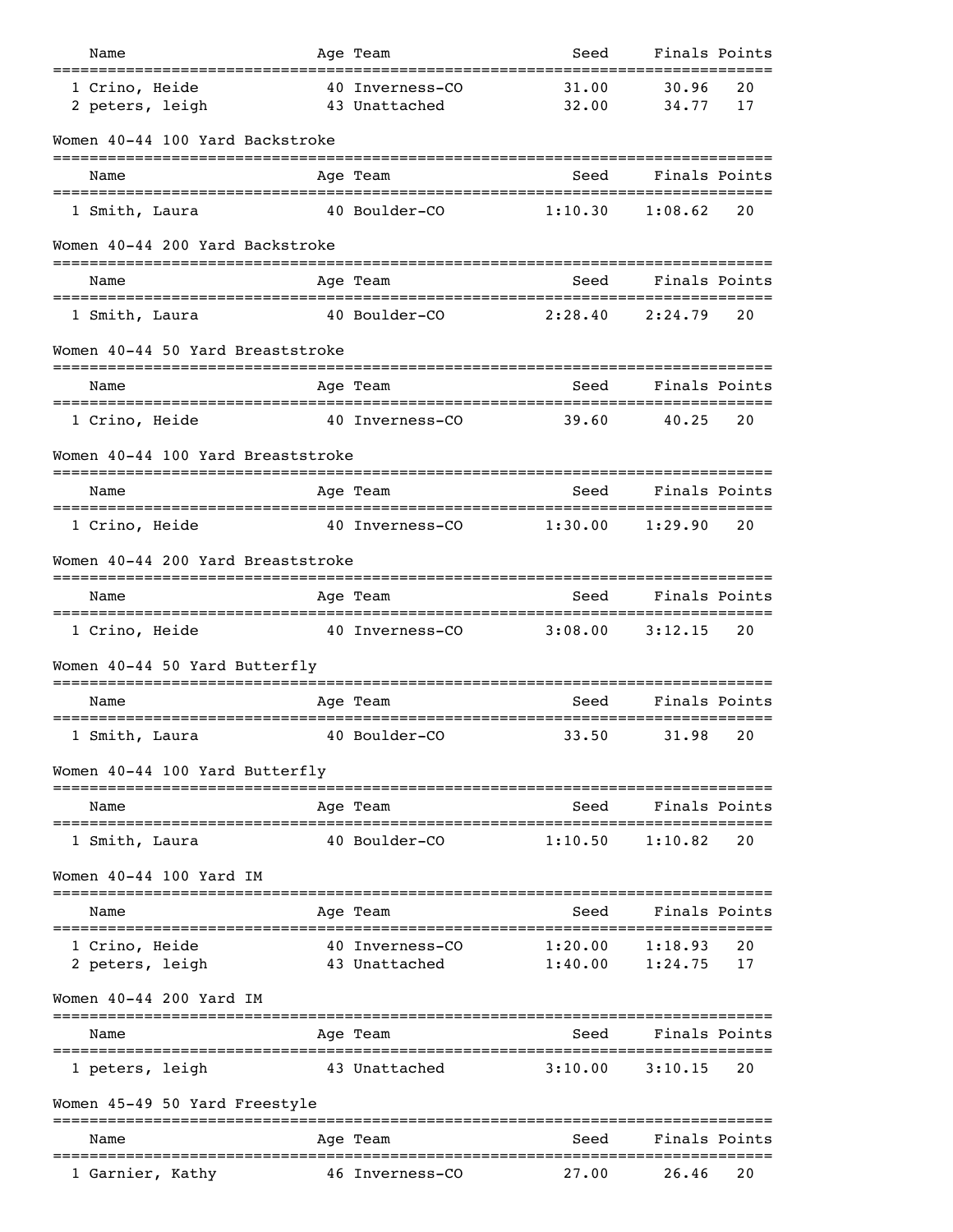| 2 Nolte, Susan<br>3 Sortwell, Andrea                   |             | 45 Inverness-CO<br>47 Broomfield-CO                      | 33.00<br>35.60                          | 34.50<br>36.91     | 17<br>16 |
|--------------------------------------------------------|-------------|----------------------------------------------------------|-----------------------------------------|--------------------|----------|
| Women 45-49 100 Yard Freestyle                         |             |                                                          |                                         |                    |          |
| Name                                                   |             | Age Team                                                 | Seed                                    | Finals Points      |          |
| 1 Garnier, Kathy<br>2 Sortwell, Andrea                 | =========== | -----------------<br>46 Inverness-CO<br>47 Broomfield-CO | 58.50<br>1:20.00                        | 59.10<br>1:25.60   | 20<br>17 |
| Women 45-49 200 Yard Freestyle                         |             |                                                          |                                         |                    |          |
| Name                                                   |             | Age Team                                                 | Seed                                    | Finals Points      |          |
| 1 Garnier, Kathy<br>2 Bates, Penny                     |             | 46 Inverness-CO<br>45 Boulder-CO                         | 2:15.00<br>2:22.00                      | 2:12.55<br>2:24.36 | 20<br>17 |
| Women 45-49 500 Yard Freestyle                         |             |                                                          |                                         |                    |          |
| Name                                                   |             | Age Team<br>=====================                        | Seed<br>------------------------------- | Finals Points      |          |
| 1 Bates, Penny                                         |             | 45 Boulder-CO                                            | 6:20.00                                 | 6:11.87            | 20       |
| Women 45-49 50 Yard Backstroke                         |             |                                                          |                                         |                    |          |
| Name                                                   |             | Age Team                                                 | Seed                                    | Finals Points      |          |
| 1 Nolte, Susan                                         |             | 45 Inverness-CO                                          | 40.00                                   | 41.32              | 20       |
| Women 45-49 50 Yard Breaststroke                       |             |                                                          |                                         |                    |          |
| Name                                                   |             | Age Team                                                 | Seed                                    | Finals Points      |          |
| 1 Nolte, Susan                                         |             | 45 Inverness-CO                                          | 42.00                                   | 42.94              | 20       |
| Women 45-49 100 Yard Breaststroke                      |             |                                                          |                                         |                    |          |
| Name                                                   |             | Age Team                                                 | Seed                                    | Finals Points      |          |
| 1 Bates, Penny                                         |             | 45 Boulder-CO                                            | :=======<br>1:24.00                     | 1:21.80            | 20       |
| Women 45-49 200 Yard Breaststroke                      |             |                                                          |                                         |                    |          |
| Name<br>-------------------                            |             | Age Team<br>======================                       | Seed                                    | Finals Points      |          |
| 1 Bates, Penny                                         |             | 45 Boulder-CO                                            | 2:57.00                                 | 2:56.70            | 20       |
| Women 45-49 100 Yard IM                                |             |                                                          |                                         |                    |          |
| Name                                                   |             | Age Team                                                 | Seed                                    | Finals Points      |          |
| 1 Garnier, Kathy<br>2 Nolte, Susan                     |             | 46 Inverness-CO<br>45 Inverness-CO                       | 1:15.00<br>1:30.00                      | 1:12.82<br>1:26.27 | 20<br>17 |
| Women 45-49 200 Yard IM                                |             |                                                          |                                         |                    |          |
| ======================================<br>Name         |             | Age Team                                                 | Seed                                    | Finals Points      |          |
| ====================================<br>1 Bates, Penny |             | ======================================<br>45 Boulder-CO  | 2:40.00                                 | 2:40.45            | 20       |
| Women 50-54 50 Yard Freestyle                          |             |                                                          |                                         |                    |          |
| Name                                                   |             | Aqe Team                                                 | Seed                                    | Finals Points      |          |
| 1 Pyle, Rebecca                                        |             | 50 South Suburban-CO                                     | 32.00                                   | 31.50              | 20       |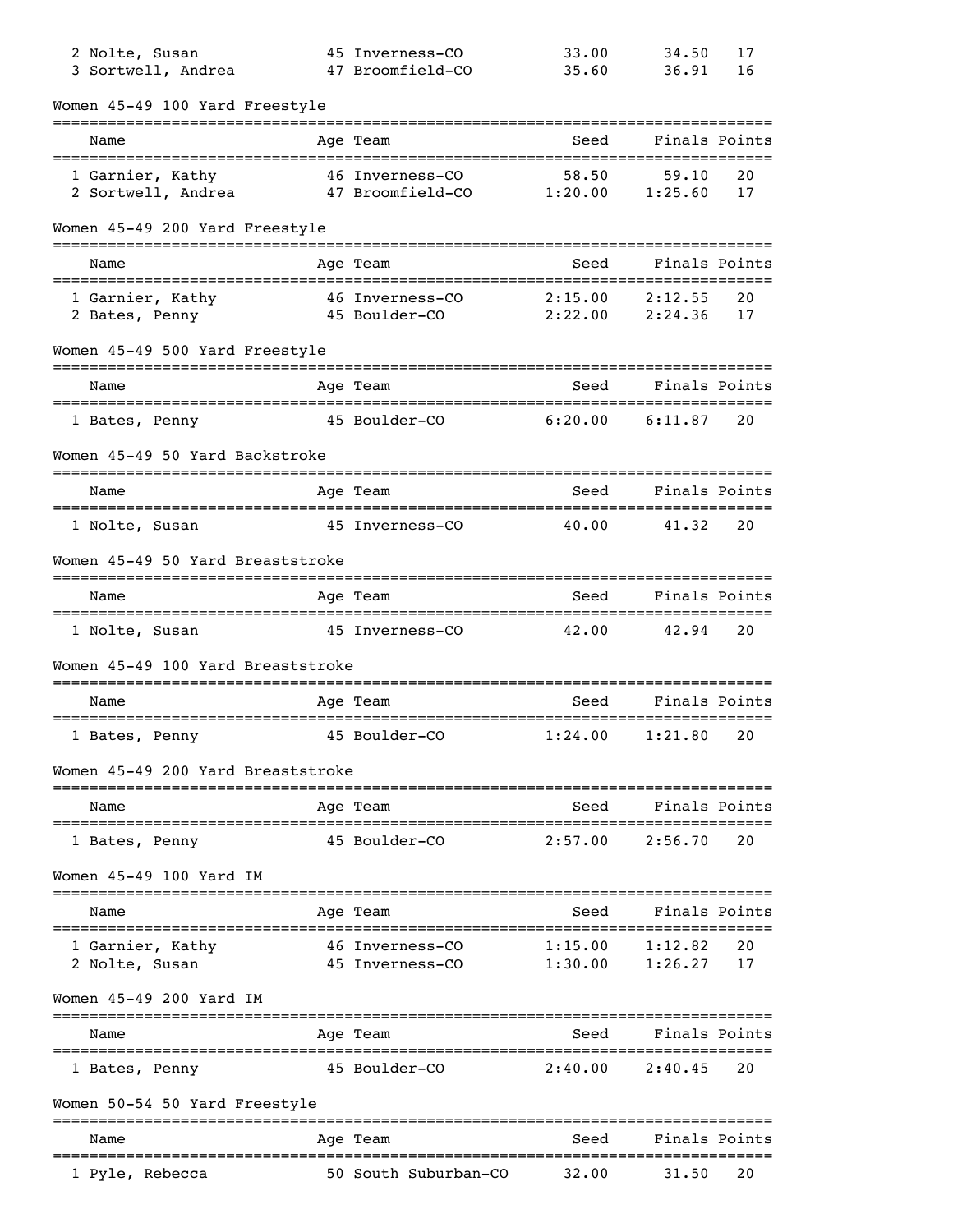| Women 50-54 100 Yard Freestyle                          |                                                     |                 |                                   |    |
|---------------------------------------------------------|-----------------------------------------------------|-----------------|-----------------------------------|----|
| Name                                                    | Age Team                                            | Seed            | Finals Points                     |    |
| 1 Pyle, Rebecca                                         | 50 South Suburban-CO                                | 1:09.00         | 1:09.08                           | 20 |
| Women 50-54 200 Yard Freestyle                          |                                                     |                 |                                   |    |
| Name                                                    | Age Team                                            | Seed            | Finals Points                     |    |
| 1 Pyle, Rebecca                                         | 50 South Suburban-CO                                | 2:35.00         | 2:41.42                           | 20 |
| Women 50-54 500 Yard Freestyle                          |                                                     |                 |                                   |    |
| Name                                                    | Age Team                                            | Seed            | Finals Points                     |    |
| 1 Slover, Carrie                                        | 53 Pueblo-CO                                        | 6:40.84         | 6:56.24                           | 20 |
| Women 50-54 50 Yard Backstroke                          |                                                     |                 |                                   |    |
| Name                                                    | Age Team                                            | Seed            | Finals Points                     |    |
| ===================================<br>1 Slover, Carrie | -----------------------------------<br>53 Pueblo-CO | 35.85           | 35.96                             | 20 |
| Women 50-54 100 Yard Backstroke                         |                                                     |                 |                                   |    |
| Name                                                    | Age Team                                            | Seed            | Finals Points                     |    |
| 1 Slover, Carrie                                        | 53 Pueblo-CO                                        | 1:16.73         | 1:19.82                           | 20 |
| Women 50-54 200 Yard Backstroke                         |                                                     |                 |                                   |    |
| Name                                                    | Age Team                                            | Seed            | Finals Points                     |    |
| 1 Slover, Carrie                                        | 53 Pueblo-CO                                        | 2:47.20         | 2:55.95                           | 20 |
| Women 50-54 50 Yard Butterfly                           |                                                     |                 |                                   |    |
| Name                                                    | Age Team                                            | Seed            | Finals Points                     |    |
| 1 Pyle, Rebecca                                         | 50 South Suburban-CO                                | 35.00           | 34.28                             | 20 |
| Women 50-54 100 Yard Butterfly                          |                                                     |                 |                                   |    |
| Name                                                    | ===========<br>Age Team                             | :======<br>Seed | ================<br>Finals Points |    |
| 1 Pyle, Rebecca                                         | 50 South Suburban-CO                                | 1:21.00         | :=======<br>1:20.48               | 20 |
| Women 55-59 50 Yard Freestyle                           |                                                     |                 |                                   |    |
| Name                                                    | Age Team                                            | Seed            | Finals Points                     |    |
| =======================<br>1 Prall, Winnie              | 58 DU-CO                                            | 45.00           | 39.34                             | 20 |
| Women 55-59 100 Yard Freestyle                          |                                                     |                 |                                   |    |
| Name                                                    | Age Team                                            | Seed            | Finals Points                     |    |
| 1 Hashimoto, Christine                                  | 59 Inverness-CO                                     | 1:24.00         | 1:28.06                           | 20 |
| Women 55-59 500 Yard Freestyle                          |                                                     |                 |                                   |    |
| Name                                                    | =========<br>Aqe Team                               | Seed            | Finals Points                     |    |
|                                                         |                                                     |                 |                                   |    |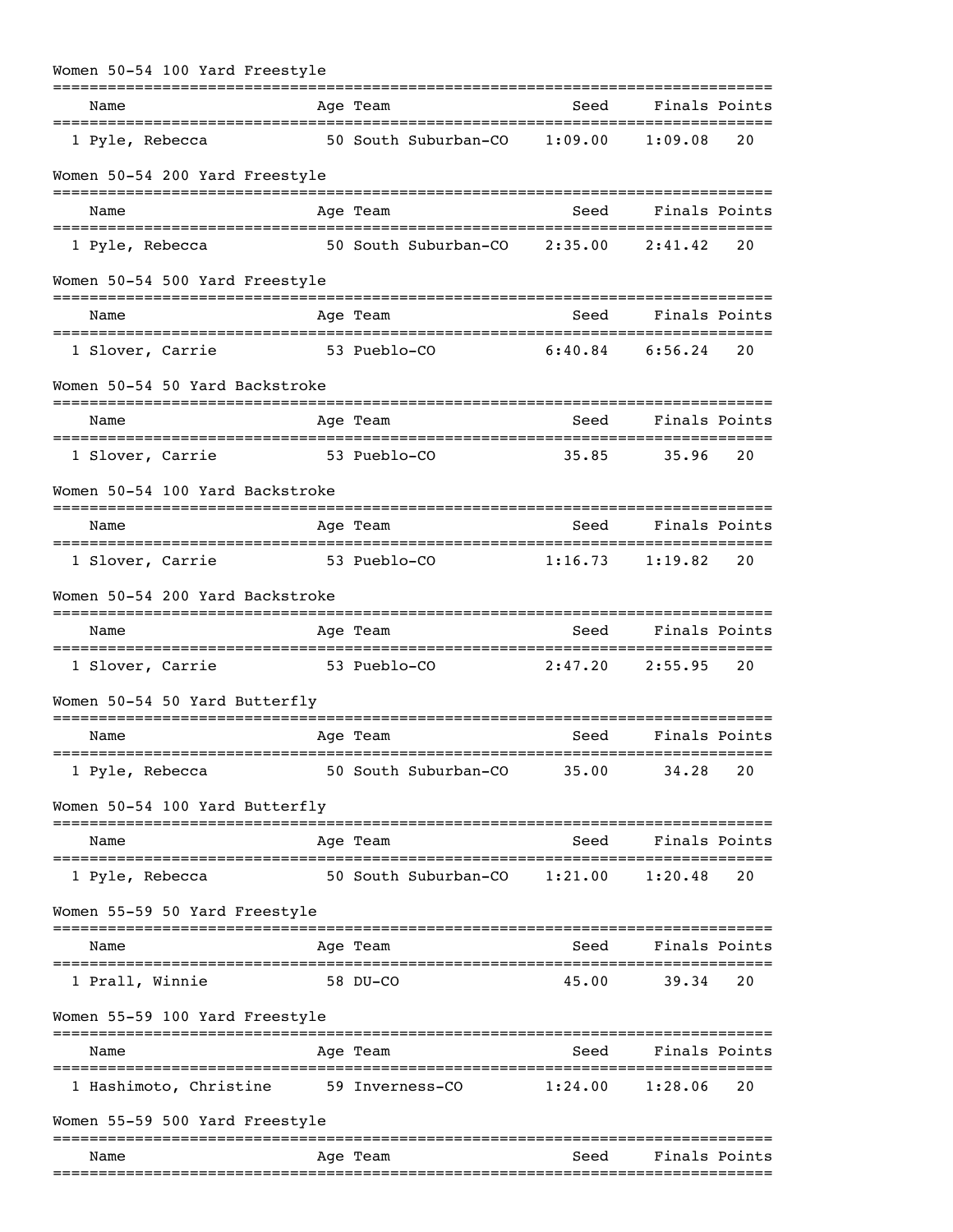| 1 Prall, Winnie                                    | 58 DU-CO                              | 8:20.00                              | 8:36.37                    | 20       |
|----------------------------------------------------|---------------------------------------|--------------------------------------|----------------------------|----------|
| Women 55-59 50 Yard Backstroke                     |                                       |                                      |                            |          |
| Name                                               | Age Team                              | Seed<br>---------                    | Finals Points<br>--------- |          |
| ===============================<br>1 Prall, Winnie | 58 DU-CO                              | 55.00                                | 50.87                      | 20       |
| Women 55-59 100 Yard Backstroke                    |                                       |                                      |                            |          |
| Name                                               | Age Team                              | Seed                                 | Finals Points              |          |
| 1 Hashimoto, Christine                             | 59 Inverness-CO                       | 1:32.00                              | 1:37.39                    | 20       |
| Women 55-59 200 Yard Backstroke                    |                                       |                                      |                            |          |
| Name                                               | Age Team                              | Seed                                 | Finals Points              |          |
| 1 Hashimoto, Christine<br>2 Prall, Winnie          | 59 Inverness-CO<br>58 DU-CO           | 3:20.00<br>4:00.00                   | 3:34.39<br>3:42.82         | 20<br>17 |
| Women 55-59 50 Yard Butterfly                      |                                       |                                      |                            |          |
| Name                                               | Age Team                              | Seed                                 | Finals Points<br>--------  |          |
| 1 Hashimoto, Christine<br>2 Prall, Winnie          | 59 Inverness-CO<br>58 DU-CO           | 42.00<br>50.00                       | 46.15<br>52.58             | 20<br>17 |
| Women 65-69 500 Yard Freestyle                     |                                       |                                      |                            |          |
| Name                                               | Age Team                              | Seed                                 | Finals Points              |          |
| 1 Dyck, Grace                                      | 65 Snow Mountain-CO                   | 8:45.00                              | 9:00.89                    | 20       |
| Women 65-69 200 Yard Breaststroke                  |                                       |                                      |                            |          |
| Name                                               | Age Team                              | Seed                                 | Finals Points              |          |
| 1 Dyck, Grace                                      | 65 Snow Mountain-CO                   | 3:50.00                              | 4:05.67                    | 20       |
| Women 65-69 100 Yard IM                            |                                       |                                      |                            |          |
| Name                                               | Age Team                              | Seed                                 | Finals Points              |          |
| 1 Dyck, Grace                                      | 65 Snow Mountain-CO                   | 1:55.00                              | 1:48.26                    | 20       |
| Women 70-74 50 Yard Freestyle                      | =============                         |                                      |                            |          |
| Name                                               | Age Team<br>_________________________ | Seed<br>============================ | Finals Points              |          |
| 1 Ryman, Donna                                     | 70 Inverness-CO                       | 50.00                                | 41.00                      | 20       |
| Women 70-74 500 Yard Freestyle                     |                                       |                                      |                            |          |
| Name                                               | Age Team                              | Seed                                 | Finals Points              |          |
| 1 Ryman, Donna                                     | 70 Inverness-CO                       | 12:00.00                             | 9:16.12                    | 20       |
| Women 70-74 50 Yard Breaststroke                   |                                       |                                      |                            |          |
| Name                                               | Age Team                              | Seed                                 | Finals Points              |          |
| 1 Ryman, Donna                                     | 70 Inverness-CO                       | 1:00.00                              | 48.04                      | 20       |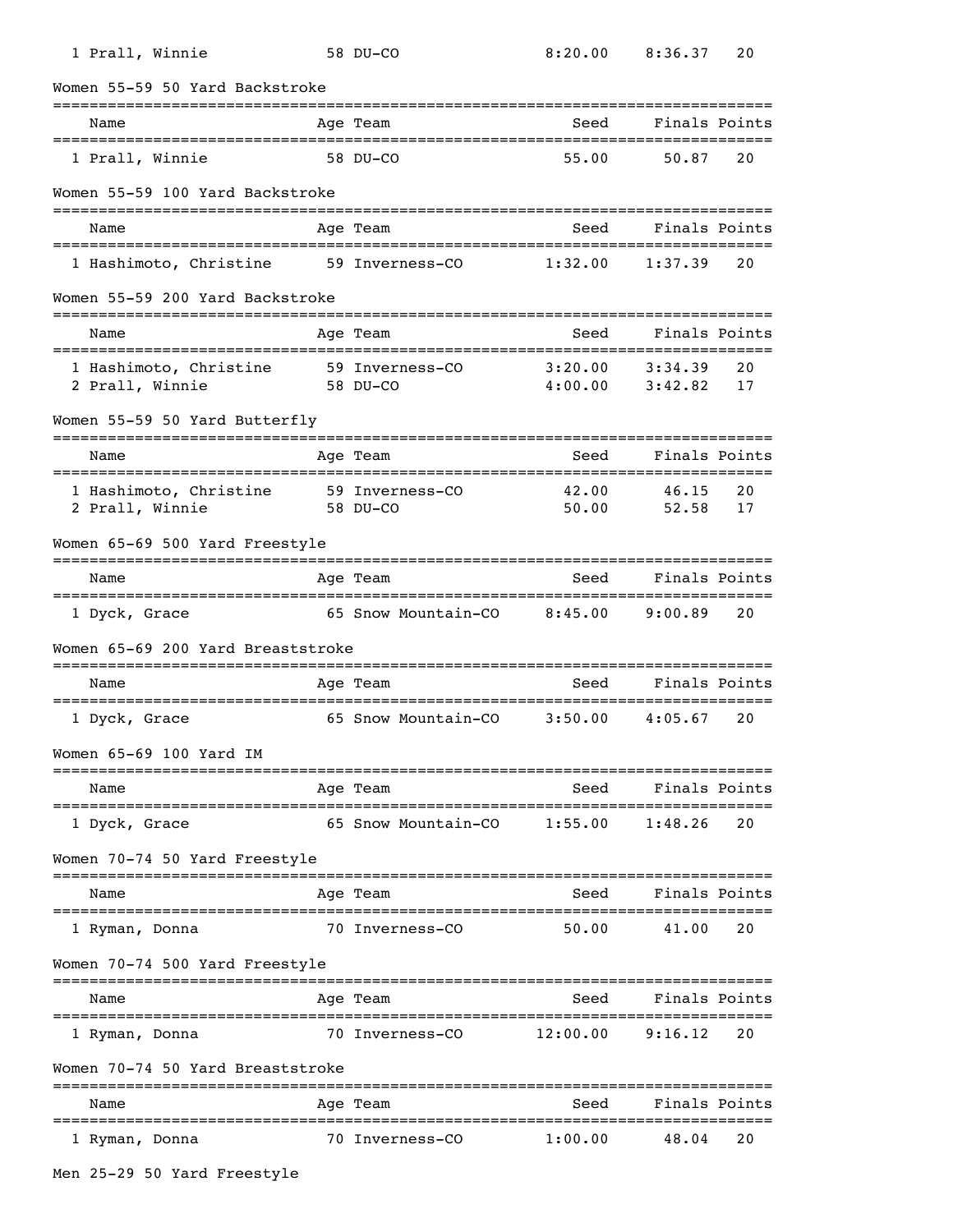| Name<br>=================================                     | Age Team                                          | Seed<br>============================     | Finals Points                         |          |
|---------------------------------------------------------------|---------------------------------------------------|------------------------------------------|---------------------------------------|----------|
| 1 caswell, ian<br>2 cummins, chad                             | 27 Broomfield-CO<br>26 Greeley-CO                 | 25.00<br>27.00                           | 25.67<br>28.04                        | 20<br>17 |
| Men 25-29 50 Yard Backstroke                                  |                                                   |                                          |                                       |          |
| Name                                                          | Age Team                                          | Seed                                     | Finals Points                         |          |
| 1 cummins, chad                                               | 26 Greeley-CO                                     | 31.00                                    | 32.01                                 | 20       |
| Men 25-29 100 Yard Backstroke                                 |                                                   |                                          |                                       |          |
| Name                                                          | Age Team                                          | Seed                                     | Finals Points                         |          |
| 1 caswell, ian                                                | 27 Broomfield-CO                                  | 1:00.00                                  | 1:01.09                               | 20       |
| Men 25-29 50 Yard Butterfly                                   |                                                   |                                          |                                       |          |
| Name<br>======================================                | Age Team                                          | Seed                                     | Finals Points<br>==================== |          |
| 1 caswell, ian<br>2 cummins, chad                             | 27 Broomfield-CO<br>26 Greeley-CO                 | 27.00<br>34,00                           | 26.28<br>35.43                        | 20<br>17 |
| Men 25-29 100 Yard Butterfly                                  |                                                   |                                          |                                       |          |
| Name                                                          | Age Team                                          | Seed                                     | Finals Points                         |          |
| 1 caswell, ian                                                | 27 Broomfield-CO                                  | 59.00                                    | 57.44                                 | 20       |
| Men 25-29 100 Yard IM                                         |                                                   |                                          |                                       |          |
| Name                                                          | Age Team                                          | Seed                                     | Finals Points                         |          |
| 1 caswell, ian<br>2 cummins, chad                             | 27 Broomfield-CO<br>26 Greeley-CO                 | 1:00.00<br>1:08.00                       | 58.98<br>1:08.17                      | 20<br>17 |
| Men 30-34 50 Yard Freestyle                                   |                                                   |                                          |                                       |          |
| =======================<br>Name                               | ===============<br>Age Team                       | ------------------------------<br>Seed   | Finals Points                         |          |
| 1 medlock, casey<br>2 Foster, Jared                           | 30 Broomfield-CO<br>30 Thornton-CO                | 23.00<br>22.94                           | 24.23<br>24.41                        | 20<br>17 |
| Men 30-34 100 Yard Freestyle                                  |                                                   |                                          |                                       |          |
| Name                                                          | Age Team                                          | -----------------------------<br>Seed    | Finals Points                         |          |
| ----------------------<br>1 medlock, casey<br>2 Foster, Jared | ===========<br>30 Broomfield-CO<br>30 Thornton-CO | ______________________<br>53.00<br>51.91 | =================<br>54.16<br>55.00   | 20<br>17 |
| Men 30-34 200 Yard Freestyle                                  |                                                   |                                          |                                       |          |
| Name                                                          | Age Team                                          | Seed                                     | Finals Points                         |          |
| 1 medlock, casey<br>2 Foster, Jared                           | 30 Broomfield-CO<br>30 Thornton-CO                | 1:58.00<br>1:59.19                       | 2:04.75<br>2:05.34                    | 20<br>17 |
| Men 30-34 500 Yard Freestyle                                  |                                                   |                                          |                                       |          |
| Name                                                          | Age Team                                          | Seed                                     | Finals Points                         |          |
| 1 medlock, casey                                              | 30 Broomfield-CO                                  | 6:00.00                                  | 5:42.34                               | 20       |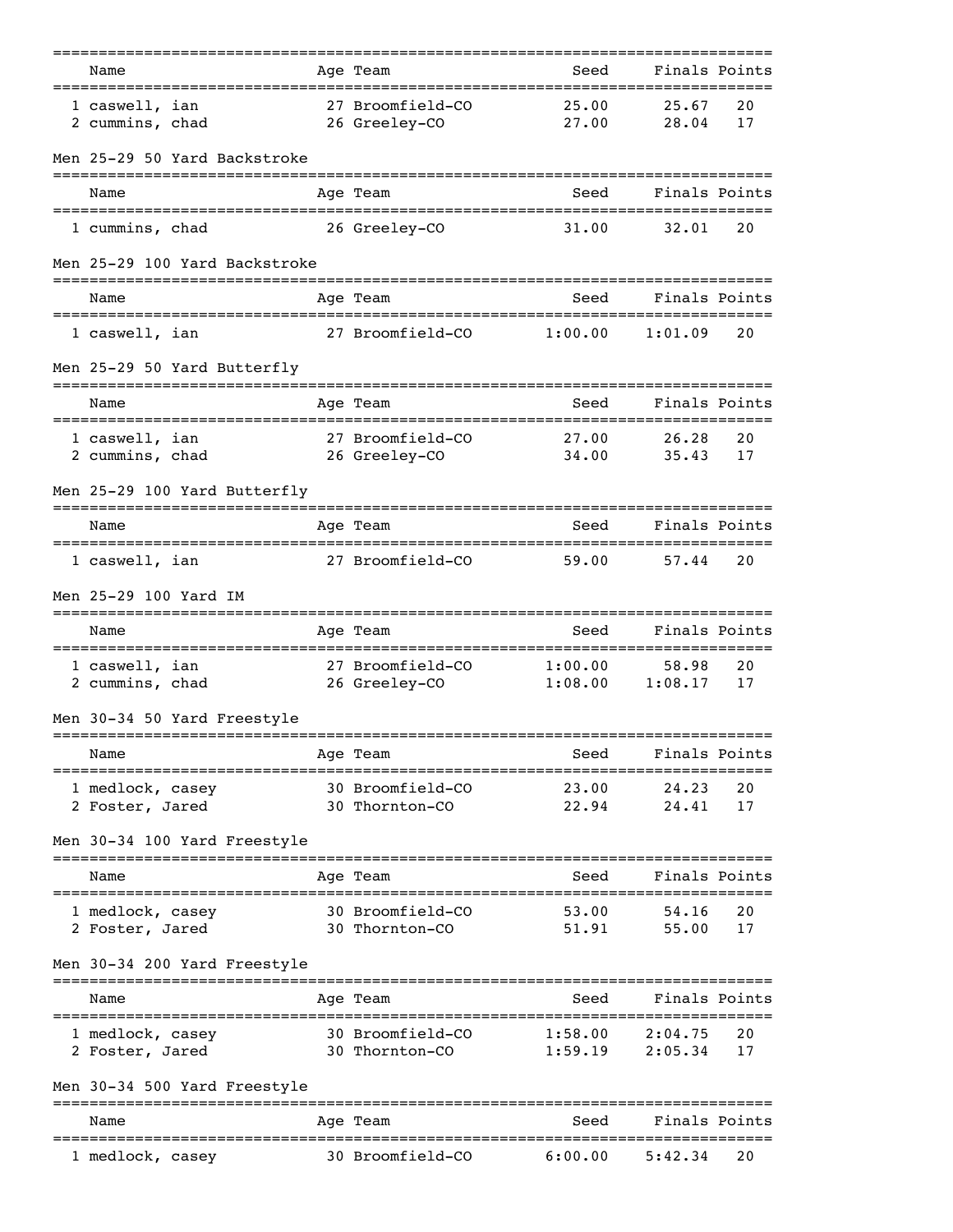| Men 30-34 100 Yard Backstroke                  |             |                                  |                                           |                                   |          |
|------------------------------------------------|-------------|----------------------------------|-------------------------------------------|-----------------------------------|----------|
| Name<br>====================================== |             | Age Team                         | Seed<br>=========================         | Finals Points<br>================ |          |
| 1 langhans, glen                               |             | 33 Unattached                    | 1:02.00                                   | 1:01.39                           | 20       |
| Men 30-34 50 Yard Butterfly                    |             |                                  |                                           |                                   |          |
| Name                                           |             | Age Team                         | Seed                                      | Finals Points                     |          |
| 1 langhans, glen                               |             | 33 Unattached                    | 28.00                                     | 26.33                             | 20       |
| Men 30-34 100 Yard Butterfly                   |             |                                  |                                           |                                   |          |
| Name                                           |             | Age Team                         | Seed                                      | Finals Points                     |          |
| 1 langhans, glen                               |             | 33 Unattached                    | 1:00.00                                   | 58.61                             | 20       |
| Men 30-34 100 Yard IM                          |             |                                  |                                           |                                   |          |
| Name                                           |             | Age Team                         | Seed                                      | Finals Points                     |          |
| =========================<br>1 langhans, glen  | =========== | 33 Unattached                    | ==============================<br>1:05.00 | 1:04.40                           | 20       |
| -- medlock, casey                              |             | 30 Broomfield-CO                 | 1:00.00                                   | DQ                                |          |
| Men 35-39 50 Yard Freestyle                    |             |                                  |                                           |                                   |          |
| Name                                           |             | Age Team                         | Seed                                      | Finals Points                     |          |
| 1 Schardt, Thomas<br>2 hoyt, brian             |             | 39 Michigan-MI<br>39 Thornton-CO | 24.40<br>27.00                            | 24.89<br>27.31                    | 20<br>17 |
| Men 35-39 100 Yard Freestyle                   |             |                                  |                                           |                                   |          |
| Name                                           |             | ==========<br>Age Team           | Seed                                      | Finals Points                     |          |
|                                                |             |                                  | =============================             |                                   |          |
| 1 Schardt, Thomas<br>2 murphy, seth            |             | 39 Michigan-MI<br>37 Unattached  | 54.40<br>1:00.00                          | 57.35<br>1:01.22                  | 20<br>17 |
| 3 hoyt, brian                                  |             | 39 Thornton-CO                   | 1:01.00                                   | 1:03.07                           | 16       |
| Men 35-39 500 Yard Freestyle                   |             |                                  |                                           |                                   |          |
| Name                                           |             | Age Team                         | Seed                                      | Finals Points                     |          |
| 1 murphy, seth                                 |             | 37 Unattached                    | 6:00.00                                   | 6:01.81                           | 20       |
| Men 35-39 50 Yard Backstroke                   |             |                                  |                                           |                                   |          |
| Name                                           |             | Age Team                         | Seed                                      | Finals Points                     |          |
| 1 hoyt, brian                                  |             | 39 Thornton-CO                   | 32.00                                     | 34.35                             | 20       |
| Men 35-39 200 Yard Backstroke                  |             |                                  |                                           |                                   |          |
| Name                                           |             | Age Team                         | Seed                                      | Finals Points                     |          |
| 1 murphy, seth                                 |             | 37 Unattached                    | 2:40.00                                   | 2:32.28                           | 20       |
| Men 35-39 50 Yard Breaststroke                 |             |                                  |                                           |                                   |          |
| ========================<br>Name               |             | Age Team                         | Seed                                      | Finals Points                     |          |
| 1 Amos, Will                                   | ---------   | 39 Broomfield-CO                 | 32.16                                     | 33.40                             | 20       |
| 2 Schardt, Thomas                              |             | 39 Michigan-MI                   | 35.20                                     | 36.87                             | 17       |
| 3 murphy, seth                                 |             | 37 Unattached                    | 35.00                                     | 37.23                             | 16       |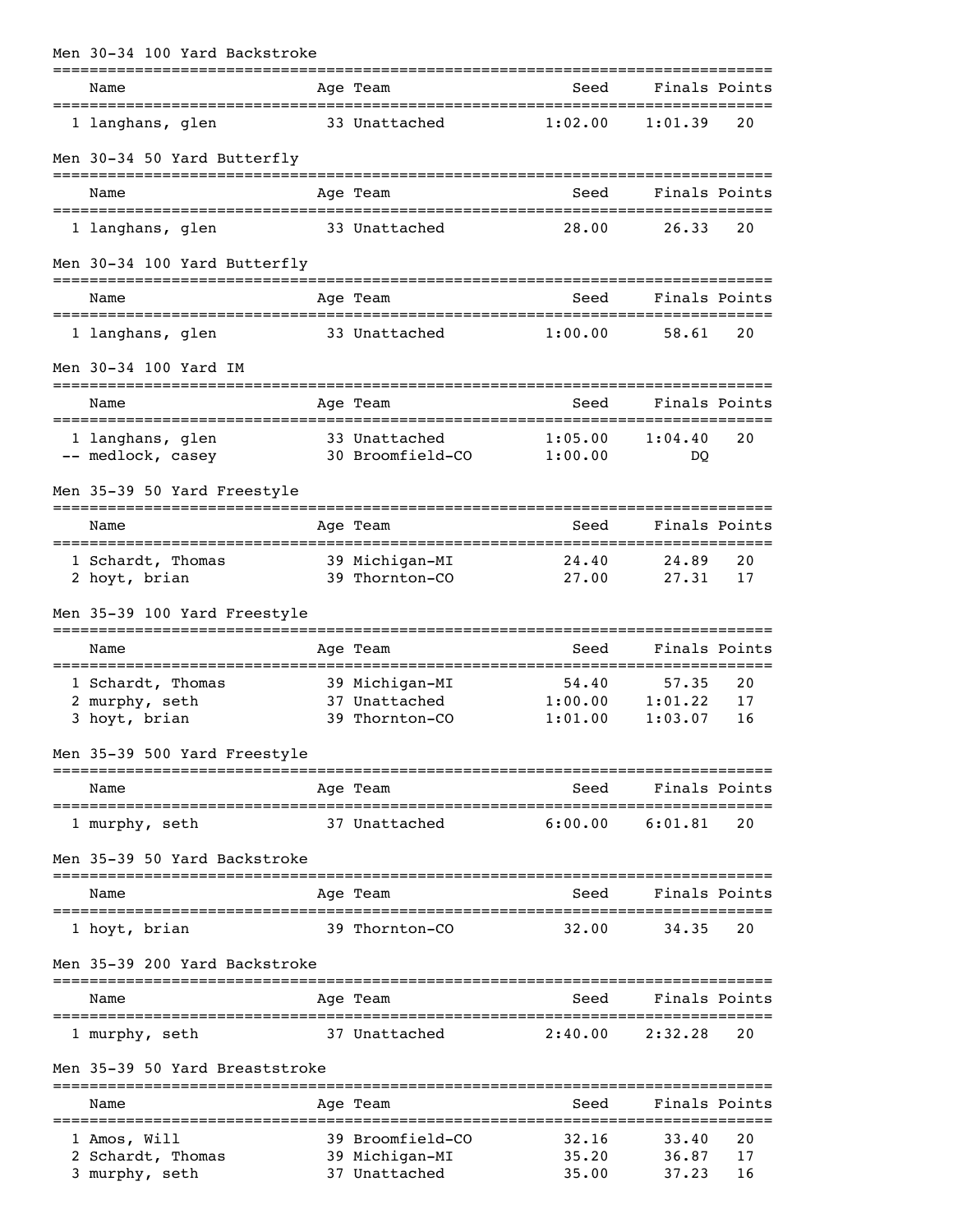| Men 35-39 100 Yard Breaststroke                                  |                                                                     |                                               |                    |               |
|------------------------------------------------------------------|---------------------------------------------------------------------|-----------------------------------------------|--------------------|---------------|
| ==============================<br>Name                           | Age Team                                                            | Seed                                          |                    | Finals Points |
| 1 Amos, Will<br>2 Schardt, Thomas                                | 39 Broomfield-CO<br>39 Michigan-MI                                  | 1:09.32<br>1:20.50                            | 1:14.51<br>1:27.74 | 20<br>17      |
| Men 35-39 200 Yard Breaststroke                                  |                                                                     |                                               |                    |               |
| Name                                                             | Age Team                                                            | Seed                                          | Finals Points      |               |
| 1 Amos, Will                                                     | 39 Broomfield-CO                                                    | 2:44.96                                       | 2:52.18            | 20            |
| Men 35-39 50 Yard Butterfly                                      |                                                                     |                                               |                    |               |
| Name                                                             | Age Team                                                            | Seed                                          |                    | Finals Points |
| 1 Schardt, Thomas<br>2 hoyt, brian                               | 39 Michigan-MI<br>39 Thornton-CO                                    | 27.90<br>31.00                                | 28.42<br>30.03     | 20<br>17      |
| Men 35-39 100 Yard IM<br>===================<br>================ |                                                                     |                                               |                    |               |
| Name                                                             | Age Team                                                            | Seed                                          |                    | Finals Points |
| 1 murphy, seth                                                   | 37 Unattached                                                       | 1:10.00                                       | 1:12.30            | 20            |
| Men 40-44 50 Yard Freestyle                                      |                                                                     |                                               |                    |               |
| Name                                                             | Age Team                                                            | Seed                                          | Finals Points      |               |
| 1 Kahl, Steve                                                    | 44 Inverness-CO                                                     | 23.50                                         | 23.89              | 20            |
| 2 Dajnowicz, Mark                                                | 41 Highlands Ranch-CO                                               | 25.67                                         | 25.38              | 17            |
| 3 piccolotti, sam V<br>4 ramirez, al                             | 42 Unattached<br>44 Broomfield-CO                                   | 30.00<br>30.00                                | 26.05<br>29.20     | 16            |
| 5 hanson, jim S                                                  | 43 Colorado Springs-CO                                              | 32.00                                         | 29.49              | 15<br>14      |
| Men 40-44 100 Yard Freestyle                                     |                                                                     |                                               |                    |               |
|                                                                  |                                                                     |                                               |                    |               |
| Name                                                             | Age Team                                                            | Seed                                          |                    | Finals Points |
| 1 Dajnowicz, Mark                                                | 41 Highlands Ranch-CO 55.18                                         |                                               | 58.43              | 20            |
| 2 hanson, jim S                                                  | 43 Colorado Springs-CO 1:05.00                                      |                                               | 1:07.33            | 17            |
| Men 40-44 200 Yard Freestyle                                     |                                                                     |                                               |                    |               |
| ===========================<br>Name                              | ============<br>Age Team                                            | Seed                                          | Finals Points      |               |
| ======================================<br>1 Dajnowicz, Mark      | ==================================<br>41 Highlands Ranch-CO 2:19.13 |                                               | 2:17.66            | 20            |
| Men 40-44 500 Yard Freestyle                                     |                                                                     |                                               |                    |               |
| Name                                                             | -----------<br>Age Team                                             | -------------------------------------<br>Seed |                    | Finals Points |
| 1 Nash, Kevin                                                    | 42 Broomfield-CO                                                    | 6:00.00                                       | 5:44.41            | 20            |
| Men 40-44 50 Yard Backstroke                                     |                                                                     |                                               |                    |               |
| Name                                                             | Age Team                                                            | Seed                                          | Finals Points      |               |
| 1 ramirez, al                                                    | 44 Broomfield-CO                                                    | 32.00                                         | 39.55              | 20            |
| Men 40-44 50 Yard Breaststroke                                   | ---------                                                           |                                               |                    |               |
| Name                                                             | Age Team                                                            | Seed                                          | Finals Points      |               |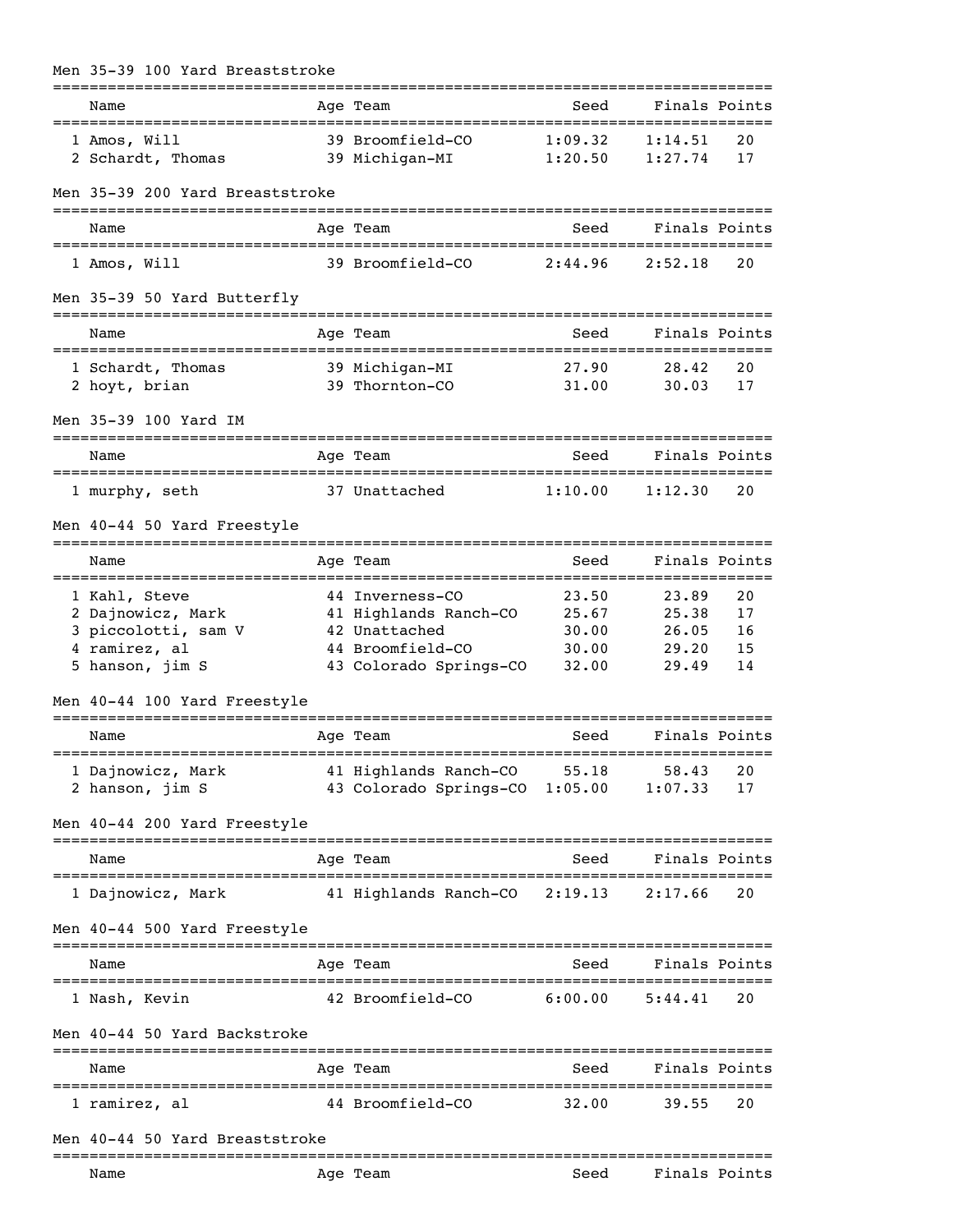|                                             |                                                 |         |                    | ------------- |
|---------------------------------------------|-------------------------------------------------|---------|--------------------|---------------|
| 1 Nash, Kevin                               | 42 Broomfield-CO                                | 31.50   | 31.92              | 20            |
| 2 piccolotti, sam V                         | 42 Unattached                                   | 34.00   | 34.25              | 17            |
| 3 ramirez, al                               | 44 Broomfield-CO                                | 38.00   | 40.07              | 16            |
| Men 40-44 100 Yard Breaststroke             |                                                 |         |                    |               |
| Name                                        | Age Team                                        | Seed    | Finals Points      |               |
| 1 Nash, Kevin                               | 42 Broomfield-CO                                | 1:11.00 | 1:10.51            | 20            |
| Men 40-44 50 Yard Butterfly                 |                                                 |         |                    |               |
| Name                                        | Age Team                                        | Seed    | Finals Points      |               |
| 1 Nash, Kevin                               | 42 Broomfield-CO                                | 26.50   | 26.01              | 20            |
| 2 Kahl, Steve                               | 44 Inverness-CO                                 | 26.70   | 27.06              | 17            |
| 3 hanson, jim S                             | 43 Colorado Springs-CO                          | 38.00   | 34.36              | 16            |
| Men 40-44 100 Yard IM                       |                                                 |         |                    |               |
| Name                                        | Age Team                                        | Seed    | Finals Points      |               |
| 1 Kahl, Steve                               | 44 Inverness-CO                                 | 1:03.00 | 1:03.26            | 20            |
| Men 45-49 50 Yard Freestyle                 |                                                 |         |                    |               |
| Name                                        | Age Team                                        | Seed    | Finals Points      |               |
| 1 Smith, Paul                               | 47 Team Tyr-CO                                  | 23.00   | 23.14              | 20            |
| 2 Nolte, Chris                              | 49 Inverness-CO                                 | 26.50   | 26.31              | 17            |
| 3 Barber, Jeff                              | 45 Inverness-CO                                 | 34.00   | 34.77              | 16            |
| Men 45-49 100 Yard Freestyle                |                                                 |         |                    |               |
| Name<br>=================================== | Age Team<br>=================================== | Seed    | Finals Points      |               |
| 1 Peques, Lex                               | 45 Highlands Ranch-CO                           | 58.47   | 1:00.89            | 20            |
| Men 45-49 200 Yard Freestyle                |                                                 |         |                    |               |
| Name                                        | Age Team                                        |         | Seed Finals Points |               |
| 1 Humphrey, Steve                           | 47 Broomfield-CO 2:15.00                        |         | 2:14.75            | 20            |
| Men 45-49 500 Yard Freestyle                |                                                 |         |                    |               |
| Name                                        | Age Team                                        | Seed    | Finals Points      |               |
| 1 Humphrey, Steve                           | 47 Broomfield-CO                                | 7:00.00 | 6:05.31            | 20            |
| 2 Johnston, Mark                            | 45 Inverness-CO 6:00.00                         |         | 6:08.75            | 17            |
| 3 Louie, Jamie                              | 49 Colorado Springs-CO 6:30.00                  |         | 7:19.70            | 16            |
| Men 45-49 50 Yard Backstroke                |                                                 |         |                    |               |
| Name                                        | Age Team                                        | Seed    | Finals Points      |               |
| 1 Smith, Paul                               | 47 Team Tyr-CO                                  | 28.00   | 27.05              | 20            |
| 2 Nolte, Chris                              | 49 Inverness-CO                                 | 31.00   | 30.73              | 17            |
| 3 Pegues, Lex                               | 45 Highlands Ranch-CO 32.46                     |         | 32.67              | 16            |
| Men 45-49 100 Yard Backstroke               |                                                 |         |                    |               |
| Name                                        | ----------<br>Age Team                          | Seed    | Finals Points      |               |
|                                             |                                                 |         |                    |               |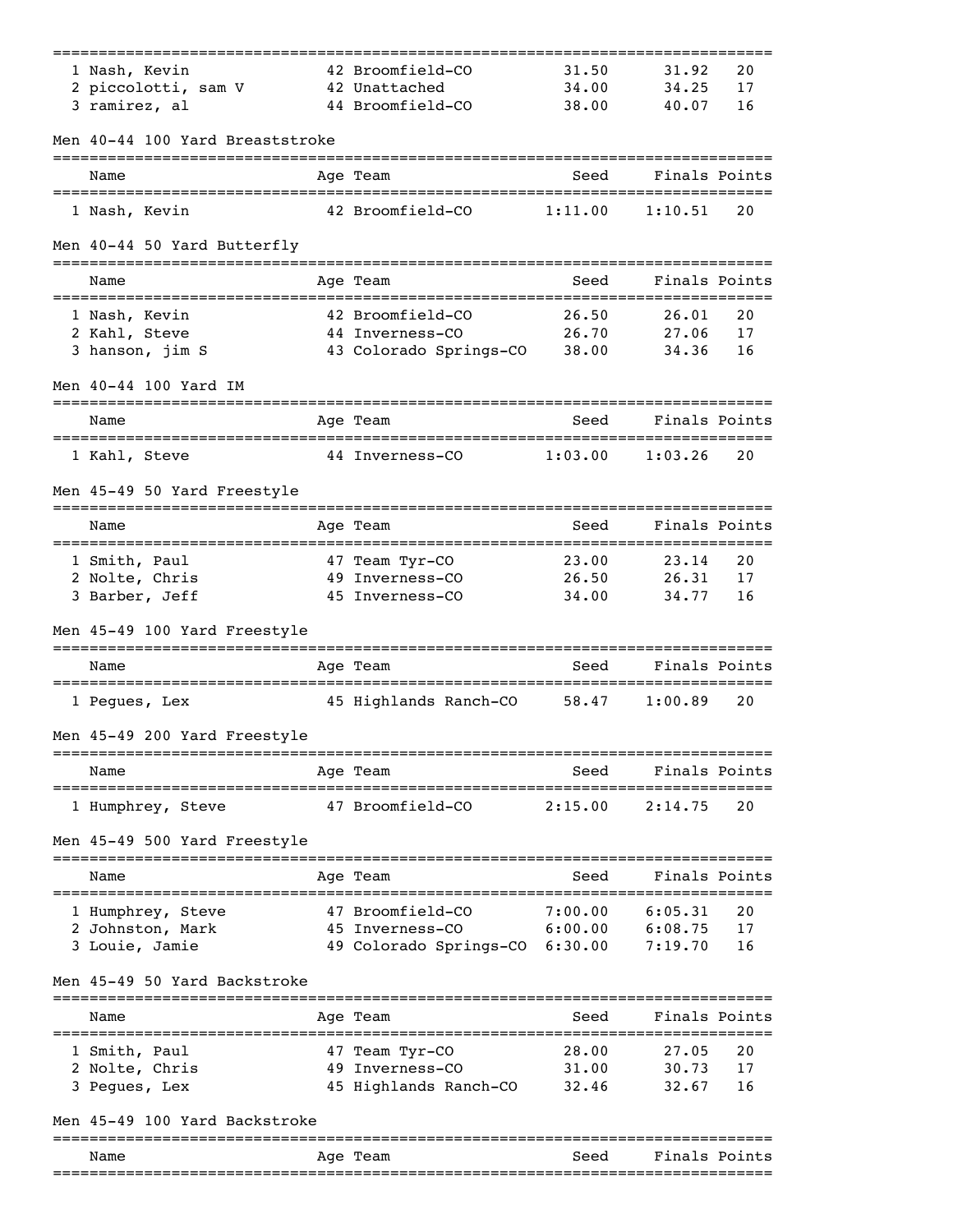| 1 Johnston, Mark                           | 45 Inverness-CO                | 1:10.00                       | 1:06.86            | 20       |
|--------------------------------------------|--------------------------------|-------------------------------|--------------------|----------|
| 2 Pegues, Lex                              | 45 Highlands Ranch-CO          | 1:09.01                       | 1:09.41            | 17       |
| Men 45-49 200 Yard Backstroke              |                                |                               |                    |          |
| Name                                       | Age Team                       | Seed                          | Finals Points      |          |
| 1 Pegues, Lex                              | 45 Highlands Ranch-CO          | ΝT                            | 2:35.71            | 20       |
| Men 45-49 50 Yard Breaststroke             |                                |                               |                    |          |
| Name                                       | Age Team                       | Seed                          | Finals Points      |          |
| 1 Smith, Paul                              | 47 Team Tyr-CO                 | 33.00                         | 31.50              | 20       |
| 2 Barber, Jeff                             | 45 Inverness-CO                | 34.00                         | 33.16              | 17       |
| 3 Nolte, Chris                             | 49 Inverness-CO                | 33.00                         | 34.00              | 16       |
| 4 Humphrey, Steve                          | 47 Broomfield-CO               | 40.00                         | 34.71              | 15       |
| Men 45-49 100 Yard Breaststroke            |                                |                               | ================== |          |
| Name<br>======================             | Age Team                       | Seed                          | Finals Points      |          |
| 1 Louie, Jamie                             | 49 Colorado Springs-CO 1:12.30 |                               | 1:12.97            | 20       |
| 2 Johnston, Mark                           | 45 Inverness-CO                | 1:13.00                       | 1:13.13            | 17       |
| Men 45-49 200 Yard Breaststroke            |                                |                               |                    |          |
| Name                                       | Age Team                       | Seed                          | Finals Points      |          |
|                                            |                                |                               |                    |          |
| 1 Louie, Jamie                             | 49 Colorado Springs-CO 2:38.50 |                               | 2:40.09            | 20<br>17 |
| 2 Barber, Jeff                             | 45 Inverness-CO                | 2:45.00                       | 2:48.71            |          |
| Men 45-49 50 Yard Butterfly                |                                |                               |                    |          |
| Name<br>================================== | Age Team                       | Seed                          | Finals Points      |          |
| 1 Smith, Paul                              | 47 Team Tyr-CO                 | 25.00                         | 24.81              | 20       |
| 2 Nolte, Chris                             | 49 Inverness-CO                | 28.50                         | 29.06              | 17       |
| Men 45-49 100 Yard IM                      |                                |                               |                    |          |
| Name                                       | -------------<br>Age Team      | Seed                          | Finals Points      |          |
| 1 Nolte, Chris                             | 49 Inverness-CO                | 1:06.00                       | 1:04.55            | 20       |
| 2 Peques, Lex                              | 45 Highlands Ranch-CO 1:07.41  |                               | 1:07.73            | 17       |
| Men 50-54 50 Yard Freestyle                |                                |                               |                    |          |
| Name                                       | Age Team                       | Seed                          | Finals Points      |          |
|                                            |                                |                               |                    |          |
| 1 Hess, Richard<br>2 McElhinney, Tom       | 51 Greeley-CO<br>53 Greeley-CO | 23.10<br>28.00                | 23.58<br>30.02     | 20<br>17 |
| Men 50-54 100 Yard Freestyle               |                                |                               |                    |          |
| Name                                       | Age Team                       | Seed                          | Finals Points      |          |
| 1 McElhinney, Tom                          | 53 Greeley-CO                  | 1:05.00                       | 1:09.16            | 20       |
|                                            |                                |                               |                    |          |
| Men 50-54 200 Yard Freestyle               |                                |                               |                    |          |
| Name                                       | Age Team<br>==========         | Seed<br>:=========== <b>:</b> | Finals Points      |          |
| 1 Gimlin, Dennis                           | 50 Pueblo-CO                   | 2:43.18                       | 2:45.31            | 20       |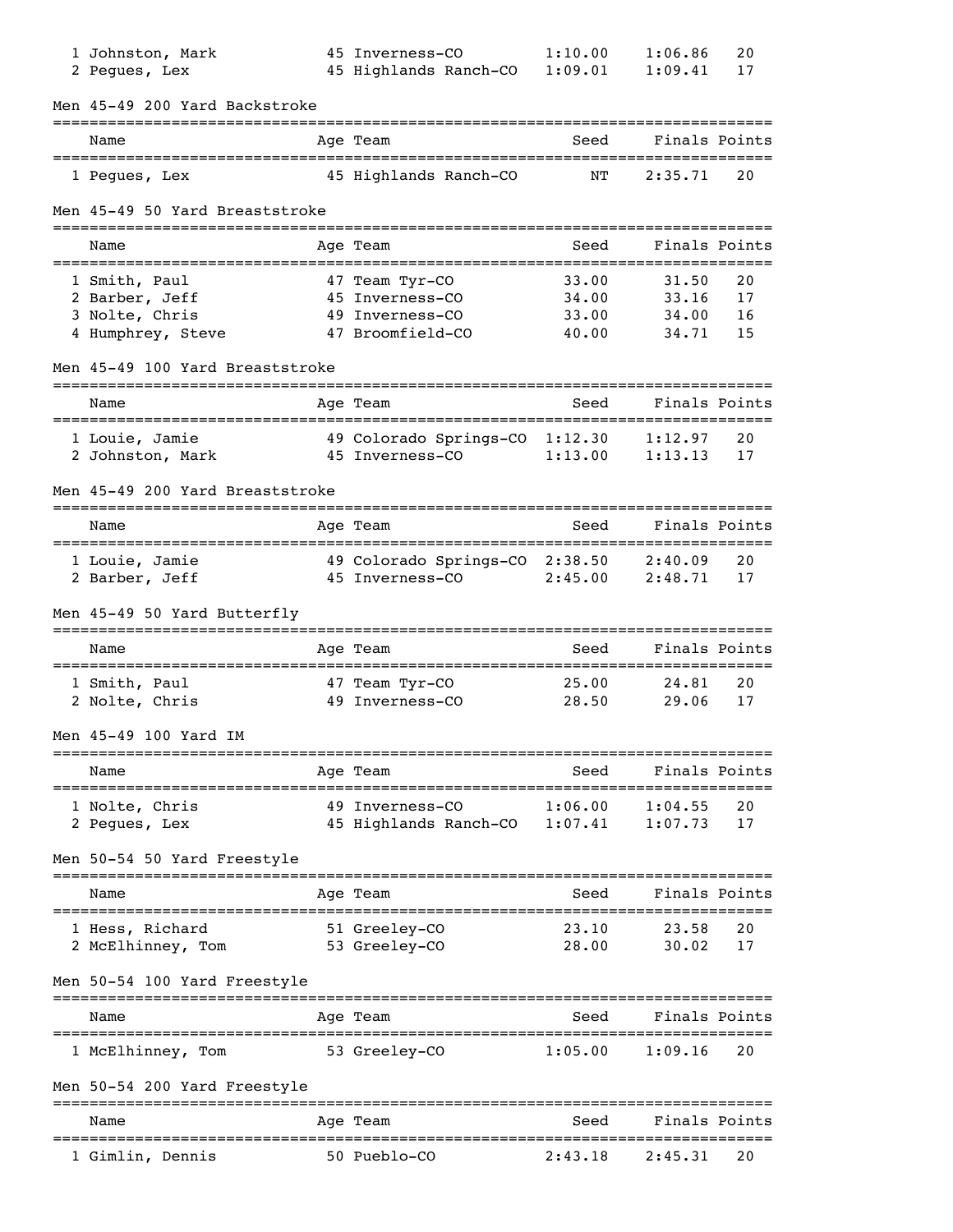| Men 50-54 100 Yard Backstroke                                       |  |                                                                 |                                |                    |                |  |  |  |
|---------------------------------------------------------------------|--|-----------------------------------------------------------------|--------------------------------|--------------------|----------------|--|--|--|
| Name                                                                |  | Age Team                                                        | Seed                           | Finals Points      |                |  |  |  |
| 1 Gimlin, Dennis                                                    |  | 50 Pueblo-CO                                                    | 1:22.73                        | 1:24.83            | 20             |  |  |  |
| Men 50-54 50 Yard Breaststroke                                      |  |                                                                 |                                |                    |                |  |  |  |
| Name                                                                |  | Age Team                                                        | Seed                           | Finals Points      |                |  |  |  |
| 1 McElhinney, Tom                                                   |  | 53 Greeley-CO                                                   | 35.00                          | 37.84              | 20             |  |  |  |
| Men 50-54 50 Yard Butterfly                                         |  |                                                                 |                                |                    |                |  |  |  |
| Name                                                                |  | Age Team                                                        | Seed                           | Finals Points      |                |  |  |  |
| 1 McElhinney, Tom 53 Greeley-CO<br>2 Gimlin, Dennis<br>50 Pueblo-CO |  |                                                                 | 30.00<br>40.58                 | 33.80<br>39.74     | 20<br>17       |  |  |  |
| Men 50-54 100 Yard Butterfly                                        |  |                                                                 |                                |                    |                |  |  |  |
| Name                                                                |  | Age Team                                                        | Seed                           | Finals Points      |                |  |  |  |
| 1 Hess, Richard                                                     |  | 51 Greeley-CO                                                   | 59.00                          | 57.69              | 20             |  |  |  |
| Men 50-54 200 Yard Butterfly                                        |  |                                                                 |                                |                    |                |  |  |  |
| Name                                                                |  | Age Team                                                        | Seed                           | Finals Points      |                |  |  |  |
| -- Gimlin, Dennis                                                   |  | 50 Pueblo-CO                                                    | 3:38.71                        | <sub>DO</sub>      |                |  |  |  |
| Men 50-54 100 Yard IM                                               |  |                                                                 |                                |                    |                |  |  |  |
| Name                                                                |  | Age Team                                                        | Seed                           | Finals Points      |                |  |  |  |
| 1 Hess, Richard 51 Greeley-CO 1:02.00 1:00.31                       |  |                                                                 |                                |                    | 20             |  |  |  |
| Men 50-54 200 Yard IM                                               |  |                                                                 |                                |                    |                |  |  |  |
| Age Team<br>Name                                                    |  |                                                                 | Seed Finals Points             |                    |                |  |  |  |
| 1 Gimlin, Dennis                                                    |  | 50 Pueblo-CO                                                    | 3:08.55                        | 3:13.24            | 20             |  |  |  |
| Men 55-59 50 Yard Freestyle                                         |  |                                                                 |                                |                    |                |  |  |  |
| Name                                                                |  | Age Team                                                        |                                | Seed Finals Points |                |  |  |  |
| 1 Townsend, Cecil                                                   |  | 58 Pueblo-CO                                                    |                                | 29.10 28.93        | 20             |  |  |  |
| Men 55-59 200 Yard Freestyle                                        |  |                                                                 |                                |                    |                |  |  |  |
| Name                                                                |  | Age Team                                                        | Seed                           | Finals Points      |                |  |  |  |
| 1 Townsend, Cecil 58 Pueblo-CO                                      |  |                                                                 | 2:21.90                        | 2:23.53            | 20             |  |  |  |
| Men 55-59 500 Yard Freestyle                                        |  |                                                                 |                                |                    |                |  |  |  |
| Name                                                                |  | Age Team                                                        | Seed                           | Finals Points      |                |  |  |  |
| 1 Townsend, Cecil<br>2 Carney, Kent<br>3 Orendorff, Michael         |  | 58 Pueblo-CO<br>59 Evergreen-CO 6:30.00 6:33.78<br>55 Pueblo-CO | 6:29.30<br>$7:05.00$ $6:43.54$ | 6:31.17            | 20<br>17<br>16 |  |  |  |

Men 55-59 50 Yard Backstroke

===============================================================================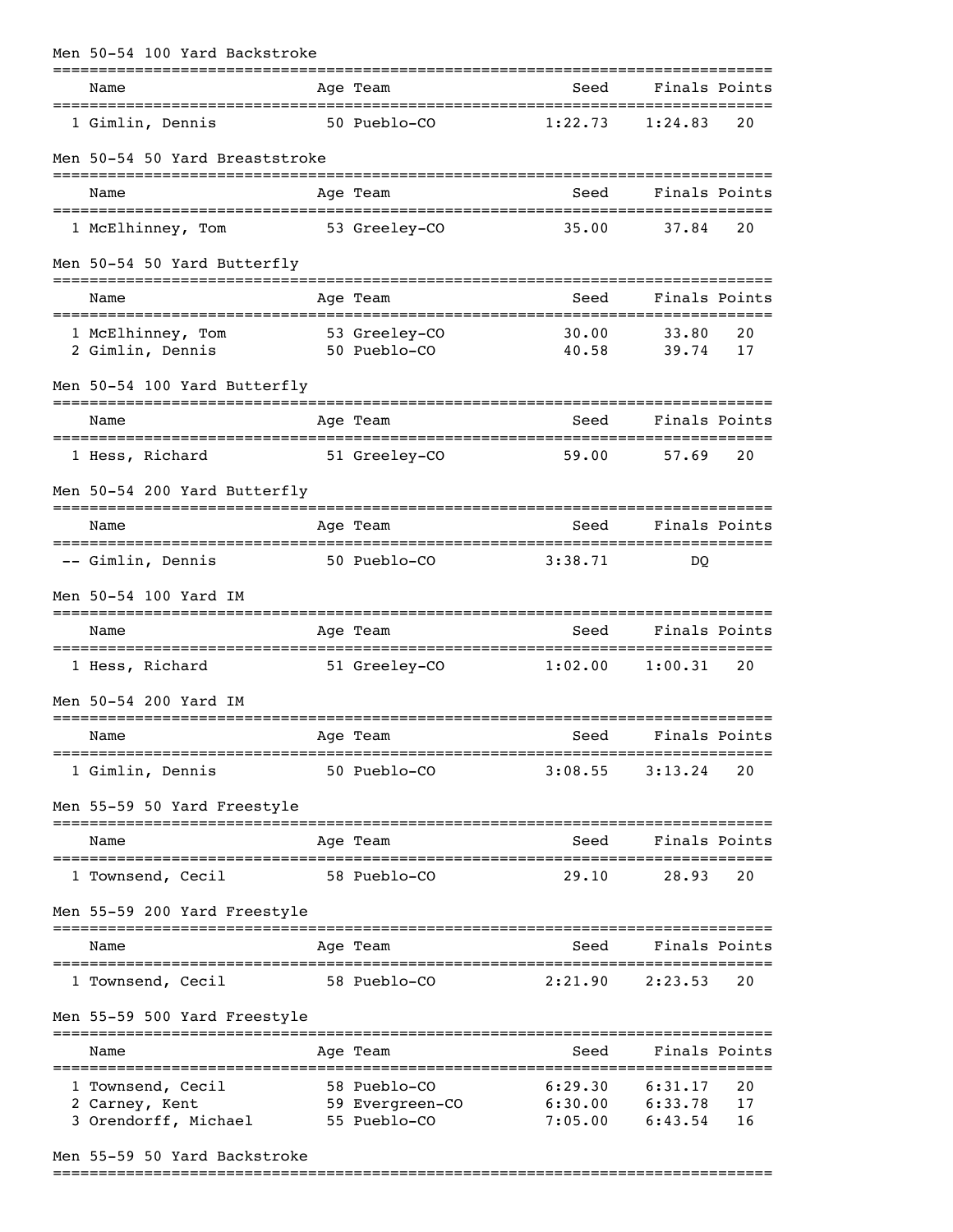| Name                                                                              |  | Age Team                         | Seed                                            | Finals Points      |          |  |  |
|-----------------------------------------------------------------------------------|--|----------------------------------|-------------------------------------------------|--------------------|----------|--|--|
| 1 Carney, Kent<br>2 Orendorff, Michael                                            |  | 59 Evergreen-CO<br>55 Pueblo-CO  | 35.00<br>41.95                                  | 35.35<br>40.19     | 20<br>17 |  |  |
| Men 55-59 50 Yard Breaststroke                                                    |  |                                  |                                                 |                    |          |  |  |
| Name                                                                              |  | Age Team                         | Seed                                            | Finals Points      |          |  |  |
| 1 Orendorff, Michael                                                              |  | 55 Pueblo-CO                     | 44.95                                           | 43.93              | 20       |  |  |
| Men 55-59 200 Yard Breaststroke                                                   |  |                                  |                                                 |                    |          |  |  |
| Name                                                                              |  | Age Team                         | Seed                                            | Finals Points      |          |  |  |
| 1 Townsend, Cecil                                                                 |  | 58 Pueblo-CO                     | 3:05.90                                         | 3:13.98            | 20       |  |  |
| Men 55-59 50 Yard Butterfly                                                       |  |                                  |                                                 |                    |          |  |  |
| Name                                                                              |  | Age Team                         | Seed                                            | Finals Points      |          |  |  |
| 1 Orendorff, Michael                                                              |  | 55 Pueblo-CO                     | --------------------------------------<br>32.95 | 32.34              | 20       |  |  |
| Men 55-59 200 Yard Butterfly                                                      |  |                                  |                                                 |                    |          |  |  |
| Name                                                                              |  | Age Team                         | Seed                                            | Finals Points      |          |  |  |
| 1 Carney, Kent                                                                    |  | 59 Evergreen-CO                  | 3:00.00                                         | 3:00.74            | 20       |  |  |
| Men 55-59 200 Yard IM                                                             |  |                                  |                                                 |                    |          |  |  |
| Name                                                                              |  | Age Team                         | Seed                                            | Finals Points      |          |  |  |
| ====================================<br>1 Townsend, Cecil<br>2 Orendorff, Michael |  | 58 Pueblo-CO<br>55 Pueblo-CO     | 2:53.70<br>2:54.00                              | 2:52.48<br>2:56.66 | 20<br>17 |  |  |
| Men 60-64 50 Yard Freestyle                                                       |  |                                  |                                                 |                    |          |  |  |
| Name                                                                              |  | Age Team                         | Seed                                            | Finals Points      |          |  |  |
| 1 Abrahams, Rich<br>2 Abbott, Bill                                                |  | 61 Unattached<br>60 Unattached   | 24.00<br>27.00                                  | 23.92<br>27.03     | 20<br>17 |  |  |
| Men 60-64 100 Yard Freestyle                                                      |  |                                  |                                                 |                    |          |  |  |
| Name                                                                              |  | Age Team                         | Seed                                            | Finals Points      |          |  |  |
| -- Abrahams, Rich                                                                 |  | 61 Unattached                    | 55.00                                           | DO                 |          |  |  |
| Men 60-64 500 Yard Freestyle                                                      |  |                                  |                                                 |                    |          |  |  |
| Name                                                                              |  | Age Team                         | Seed                                            | Finals Points      |          |  |  |
| 1 Dyck, Mel                                                                       |  | 64 Snow Mountain-CO              | 7:30.00                                         | 6:38.99            | 20       |  |  |
| Men 60-64 50 Yard Backstroke                                                      |  |                                  |                                                 |                    |          |  |  |
| Name                                                                              |  | Age Team                         | Seed                                            | Finals Points      |          |  |  |
| 1 Abbott, Bill<br>2 Tobin, John                                                   |  | 60 Unattached<br>63 Evergreen-CO | 36.00<br>45.00                                  | 36.41<br>42.31     | 20<br>17 |  |  |
| Men 60-64 200 Yard Backstroke                                                     |  |                                  |                                                 |                    |          |  |  |
| Name                                                                              |  | Age Team                         | Seed                                            | Finals Points      |          |  |  |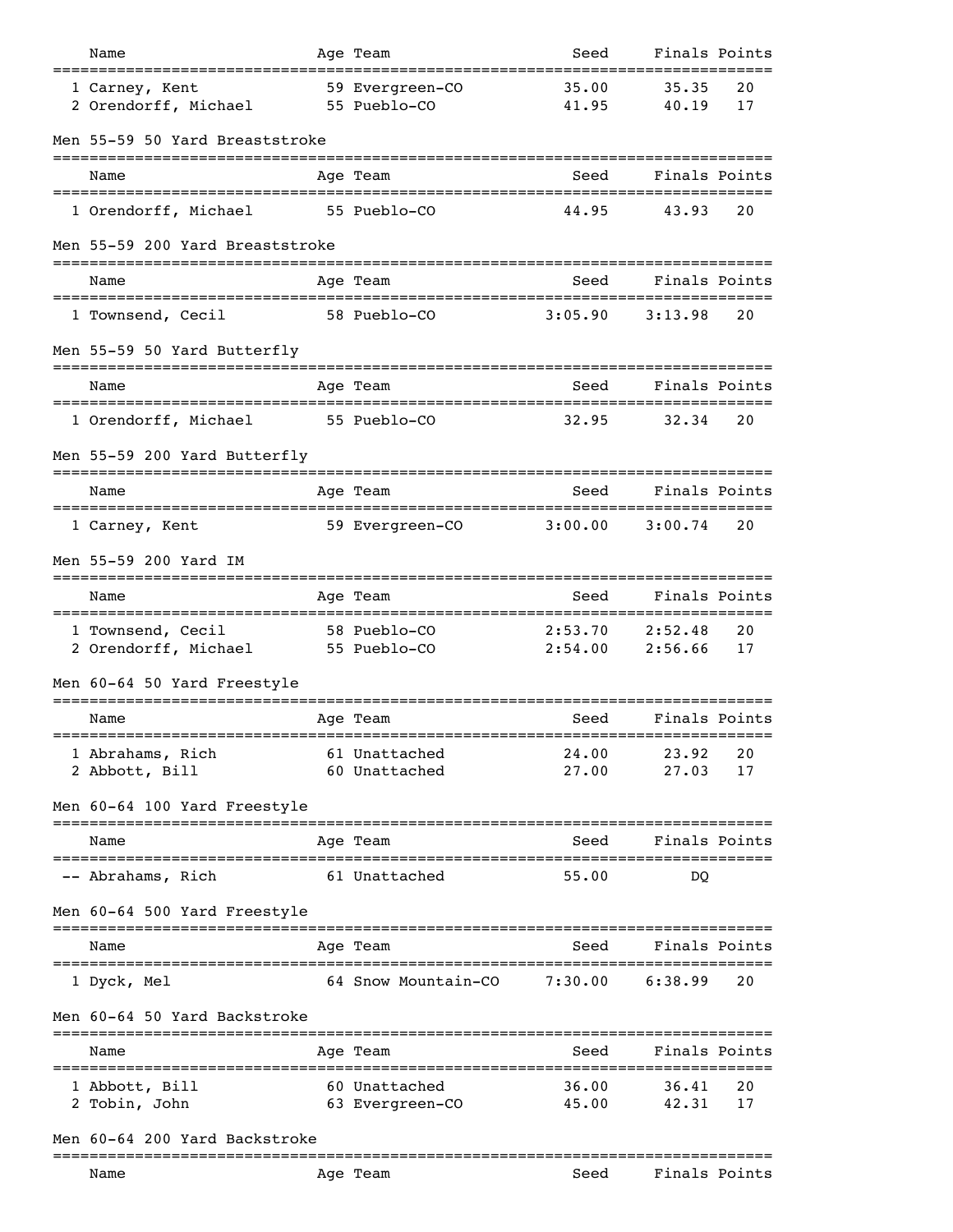|  | 1 Tobin, John                              |             | 63 Evergreen-CO                  | 3:30.00                                   | 3:16.77              | 20            |  |  |  |  |
|--|--------------------------------------------|-------------|----------------------------------|-------------------------------------------|----------------------|---------------|--|--|--|--|
|  | Men 60-64 50 Yard Breaststroke             |             |                                  |                                           |                      |               |  |  |  |  |
|  | Name                                       |             | Age Team                         | Seed                                      | Finals Points        |               |  |  |  |  |
|  | 1 Abbott, Bill                             |             | 60 Unattached                    | 34.00                                     | 34.99                | 20            |  |  |  |  |
|  | Men 60-64 200 Yard Breaststroke            |             |                                  |                                           |                      |               |  |  |  |  |
|  | Name                                       |             | Age Team                         | Seed                                      |                      | Finals Points |  |  |  |  |
|  | 1 Dyck, Mel                                |             | 64 Snow Mountain-CO              | 2:55.00                                   | 3:02.40              | 20            |  |  |  |  |
|  | Men 60-64 50 Yard Butterfly                |             |                                  |                                           |                      |               |  |  |  |  |
|  | Name                                       |             | Age Team                         | Seed                                      |                      | Finals Points |  |  |  |  |
|  |                                            |             |                                  |                                           |                      |               |  |  |  |  |
|  | 1 Abrahams, Rich                           |             | 61 Unattached                    | 27.00                                     | 26.55                | 20            |  |  |  |  |
|  | 2 Abbott, Bill<br>3 Tobin, John            |             | 60 Unattached<br>63 Evergreen-CO | 30.00<br>36.00                            | 30.04<br>36.96       | 17<br>16      |  |  |  |  |
|  |                                            |             |                                  |                                           |                      |               |  |  |  |  |
|  | Men 60-64 100 Yard Butterfly               |             |                                  |                                           |                      |               |  |  |  |  |
|  | Name                                       |             | Age Team                         | Seed                                      | Finals Points        |               |  |  |  |  |
|  | 1 Abrahams, Rich                           |             | 61 Unattached                    | 1:02.00                                   | 1:05.41              | 20            |  |  |  |  |
|  | Men 65-69 50 Yard Freestyle                |             |                                  |                                           |                      |               |  |  |  |  |
|  | Name<br>================================== |             | Age Team                         | Seed<br>==============================    | Finals Points        |               |  |  |  |  |
|  | 1 Hardin, John                             |             | 67 Unattached                    | 50.00                                     | 36.33                | 20            |  |  |  |  |
|  | Men 65-69 100 Yard Freestyle               |             |                                  |                                           |                      |               |  |  |  |  |
|  | Name                                       |             | Age Team                         | Seed                                      | Finals Points        |               |  |  |  |  |
|  | 1 Hardin, John                             | ---------   | 67 Unattached                    | ;=============================<br>1:55.00 | 1:29.71              | 20            |  |  |  |  |
|  | Men 65-69 50 Yard Backstroke               |             |                                  |                                           |                      |               |  |  |  |  |
|  | Name                                       |             | Age Team                         | Seed                                      | Finals Points        |               |  |  |  |  |
|  | -- Hardin, John                            |             | 67 Unattached                    | 1:20.00                                   | DO                   |               |  |  |  |  |
|  | Men 65-69 50 Yard Breaststroke             |             |                                  |                                           |                      |               |  |  |  |  |
|  | Name                                       |             | Age Team                         | Seed                                      |                      | Finals Points |  |  |  |  |
|  | 1 Hardin, John                             |             | 67 Unattached                    | 1:20.00                                   | 52.78                | 20            |  |  |  |  |
|  | Men 65-69 100 Yard IM                      |             |                                  |                                           |                      |               |  |  |  |  |
|  | Name                                       |             | Age Team                         | Seed                                      | Finals Points        |               |  |  |  |  |
|  | 1 Hardin, John                             |             | 67 Unattached                    | ========<br>2:25.00                       | =========<br>1:54.80 | 20            |  |  |  |  |
|  | Men 70-74 50 Yard Freestyle                |             |                                  |                                           |                      |               |  |  |  |  |
|  | Name                                       |             | Age Team                         | Seed                                      | Finals Points        |               |  |  |  |  |
|  |                                            | =========== |                                  |                                           |                      |               |  |  |  |  |
|  | 1 Plummer, Mark                            |             | 70 Inverness-CO                  | 37.19                                     | 35.75                | 20            |  |  |  |  |